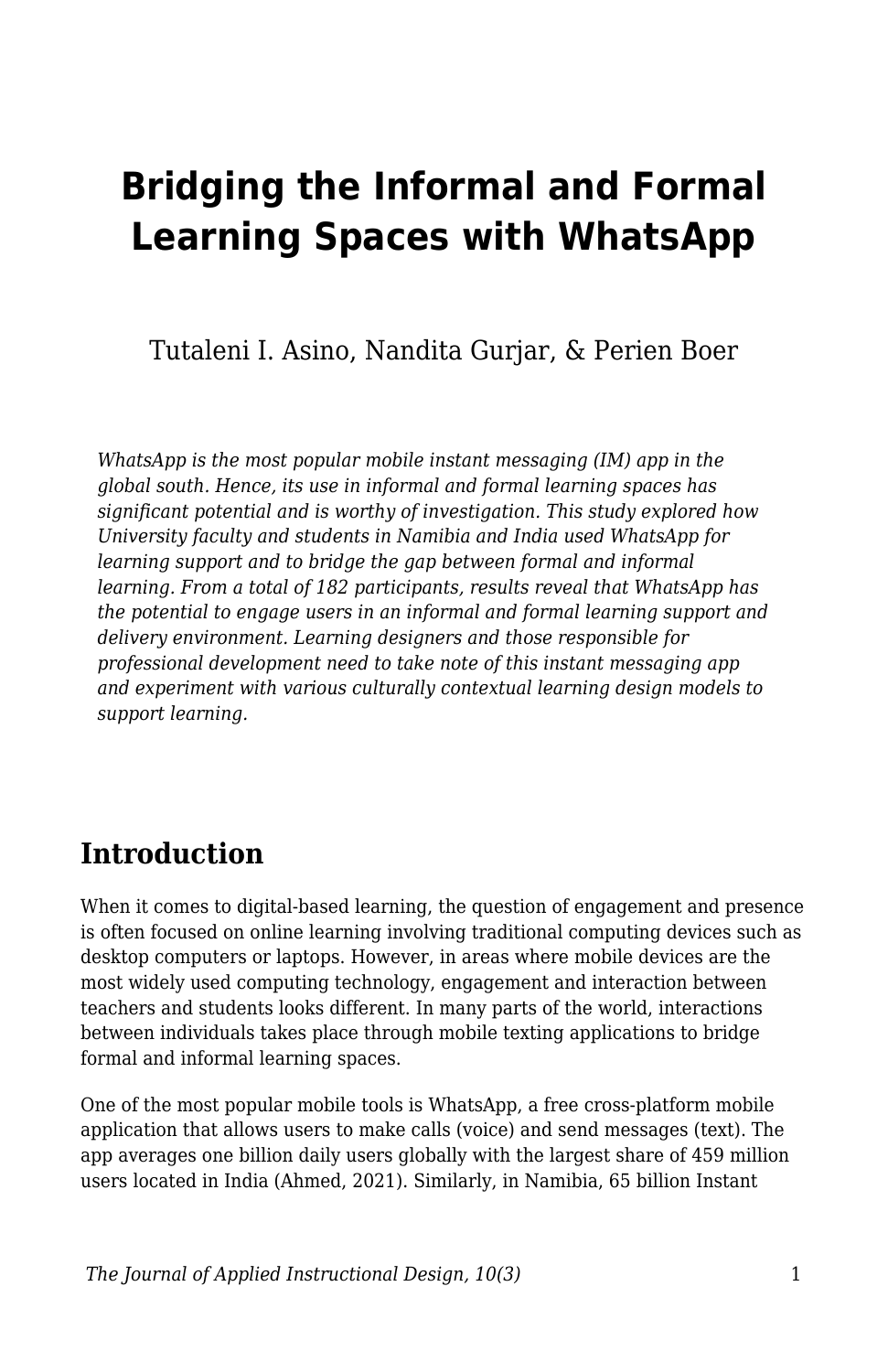Messages (IM) are sent daily with 98% of those sent through WhatsApp (CRAN, 2019). By comparison, Telecom Namibia, the country's only national fixed-line operator, faces declining voice revenues, which is a global trend due to wider use of mobile phones and the use of Voice over IP (VoIP) applications such as Skype, WhatsApp, and Facetime (CRAN, 2019). In India, 46% of WhatsApp users are between 18-29 years (Silver et al., 2019). Therefore, it is not surprising that on university campuses, research shows (Hamad, 2017; Gachago, et al., 2015) this application has also become a tool of choice to facilitate interactions between teachers and students to connect formal and informal learning in higher education. Additionally, Namibian and Indian socio-cultural contexts are both community-centered contexts that value social, informal learning. In this paper, we explore the use of WhatsApp to bridge formal and informal learning spaces at the university level in India and Namibia, particularly at a where the COVID-19 pandemic is making it difficult for face to face learning to take place.

## **WhatsApp Usage in Higher Education**

## **Potential of WhatsApp for Informal Learning**

The ubiquity of digital technology is changing the paradigm of education across the globe. Particularly, higher education institutions are harnessing the power of digital technology and mobile learning. In terms of mobility, ease of access, cost effectiveness, and flexibility, WhatsApp scaffolds learners in negotiating their own learning pathways through multiple memberships in diverse social groups. Consequently, the boundary between formal and informal learning has blurred, making it easier to access content, connections, and communication in individualized contexts for support or professional development. WhatsApp has enabled "alternative dialogic spaces for student collaborative engagements in informal contexts, which can gainfully transform teaching and learning" (Bere, 2013, p. 544).

The use of WhatsApp at universities is a global phenomenon. In India, WhatsApp in higher education is being used for syllabus inquiries, examination guidance, photosharing, educational content sharing, topic discussions, news updates, class schedule, and as a tool of information dissemination and announcements (Tandale, 2018). Gasaymeh (2017) investigated university students' use of WhatsApp for personal and educational purposes in Jordan particularly to connect with instructors and peers to ask questions and share educational materials. The results indicated that of the participants:

39% stated they use WhatsApp to communicate with classmates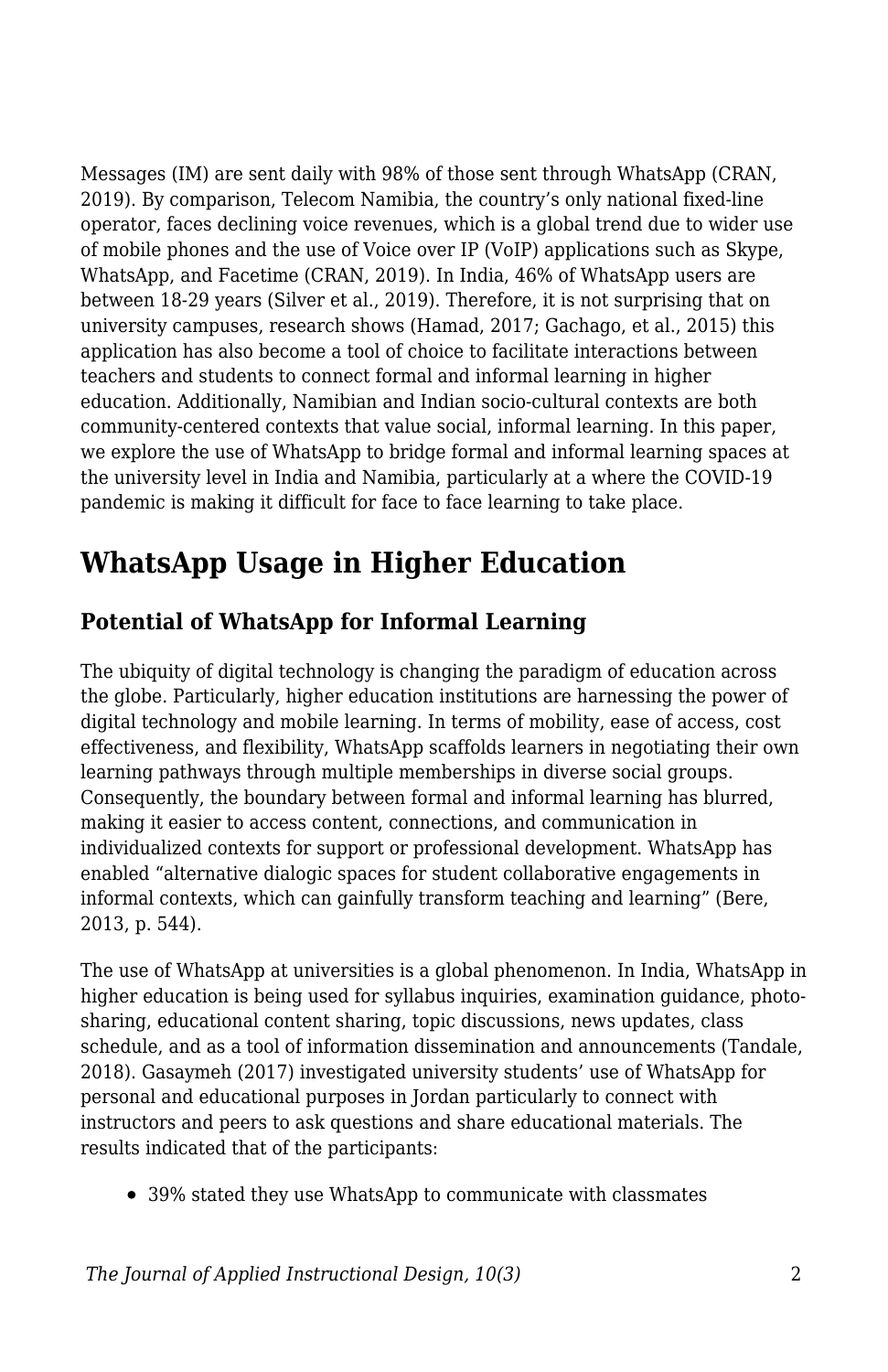- 10% stated that they communicate with their instructor about matters related to course requirements
- 22% use WhatsApp to publish course announcements
- 24% discuss ideas about courses with their classmates
- 16% discuss ideas related to courses with instructors
- 23% seek help related to course requirements from students who have already taken the course
- 26% percent post links to topics and resources related to courses
- 23% to form student groups for educational purposes
- 24% to organize meetings with classmates regarding the assignment and project required by the instructor
- 15% to communicate with instructors about office hours and meetings
- 21% to get feedback from course instructors.

Pinar and Pinar (2017) conducted a study on Turkish university students' attitude towards WhatsApp text-based interaction and the usage of emojis to express emotions and ideas. A focus group interview with five male and five female students revealed that Turkish students have a strong disposition to use emojis in their everyday communication. Exceptions are in ambivalent affective situations and stressful situations when they do not use emojis in their WhatsApp communication.

## **Potential of WhatsApp for Formal Learning**

In the socio-cultural contexts of Namibia and India, where WhatsApp has been a personal and professional tool of communication and learning, WhatsApp effectively connects informal and formal learning spaces by taking learning beyond the walls of the classroom. Informal learning happens as students and faculty communicate with one another in their daily discourse. This informal learning may be tacit and invisible, happening outside of a formal setting (Eraut, 2004). What the use of whatsapp does show though is that it can be used as an Intervention Tool to Improve Educational Outcomes (21st century skills). Specifically, it can be used for collaboration, problem solving and communication.

#### **Collaboration and Learning Support**

WhatsApp could be used to promote mobile collaborative learning and social networking. The study from Thaba-Nkadimene (2020), recommends that teacher education in South Africa should expose pre-service teachers to WhatsApp learning and pedagogies. The use of WhatsApp in education is numerous and varied. In India. it has been used in medical education, particularly with planned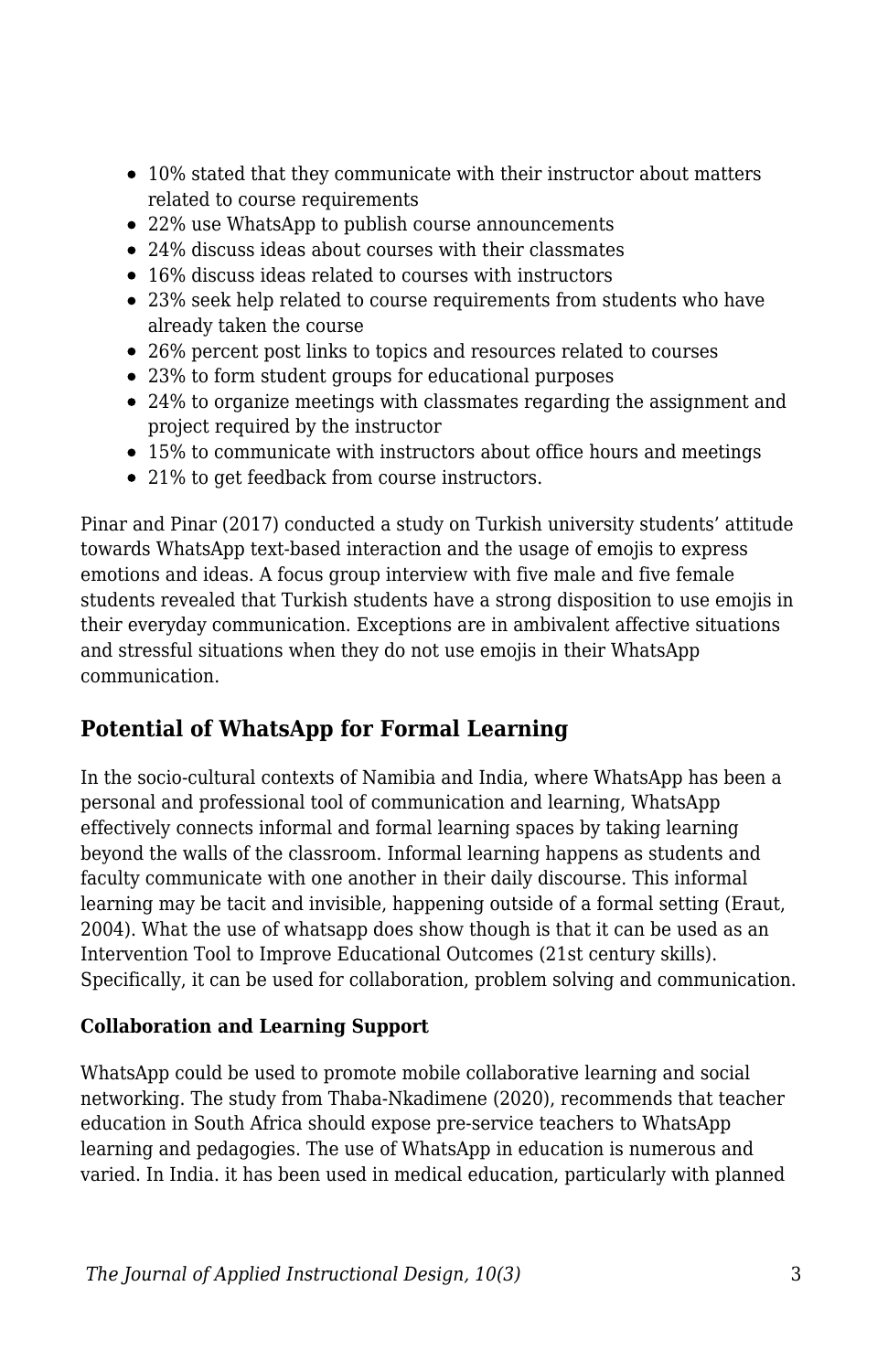educational interventions. Further, teacher training and professional development in India is an area where WhatsApp has been used to provide instructional support to teachers. To counter absenteeism and support teachers in rural India, WhatsApp was used to monitor teaching and provide professional development to enhance teacher effectiveness (Nedungadi et al., 2018). In Southwest India, where science teacher's morale was very low, a WhatsApp group was created with 30 science teachers to fill teacher-identified conceptual gaps and build confidence in teaching (Kumar Singh, 2017).

A perception study of nephrology fellows and faculty using WhatsApp as a teaching and learning tool, found that perceptions were positive. Comfort and control emerged as the main themes. The finding was that the ease of use, familiarity, and cost-effectiveness of the tool can augment student learning during fellowship (Jhaveri et al., 2020). During the COVID-19 lockdown in India, studies showed that the most common mode of consultation was by WhatsApp messages while email was the least preferred method (Pandey et al., 2020; Kapasia et al., 2020).

Albers et al. (2015) surveyed Emirati undergraduate university students  $(N=118)$ on the best mobile learning tool for their collaborative project. Findings indicated that WhatsApp is both free and allows for communication in Arabic. These factors contributed to students' preference for WhatsApp. The cross-platform functionality of WhatsApp (i.e., use on iPhone, Android phone, blackberry, and others), language support (i.e., dual language capability), ability to create groups function, media support (i.e., audio, video, images, and text with downloads), and message latency (i.e., typical response time) contributed to WhatsApp platform's communication richness.

#### **Problem Solving**

Kapoor et al. (2019) used WhatsApp with Indian pediatric undergraduate students to discuss five clinical cases in a WhatsApp group. The findings indicated that clinical discussions significantly increased undergraduate students' subject matter knowledge, improved their problem-solving skills, and motivated them to study.

#### **Communication**

Similarly, Nuuyoma et al. (2018), concluded that WhatsApp is a suitable communication tool in maintaining communities of practice among students and lecturers in higher education. The study indicated that certain behavioral issues negatively affect the use of WhatsApp for learning. In the Namibian student subject groups, students noted discrimination in the form of being sidelined with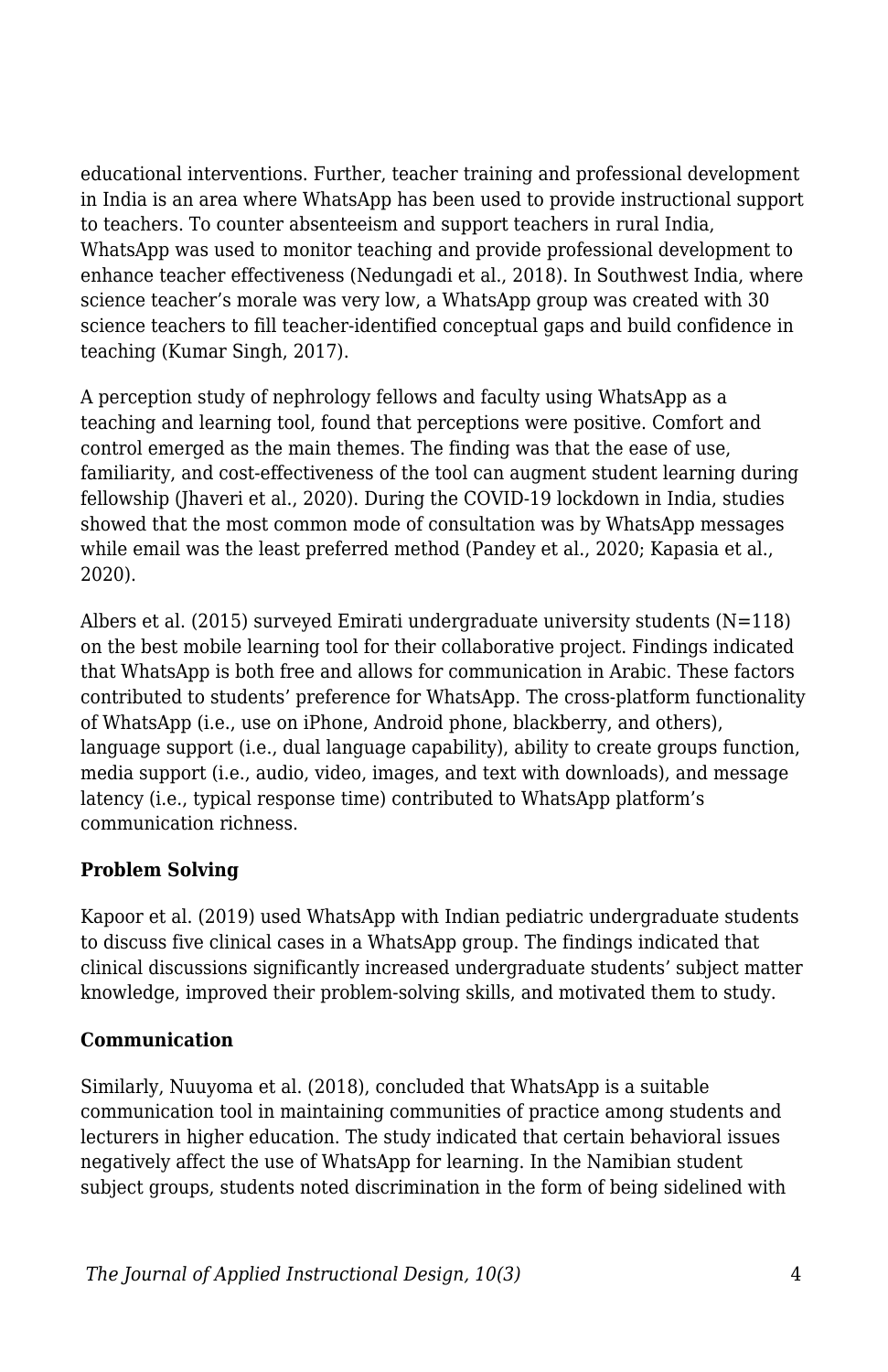offensive emojis, disturbances through sharing unrelated videos or materials, and fellow students not responding in time to communication or questions of clarity on tasks (Nuuyoma et. al., 2018). Furthermore, this study highlighted that the frequent use of WhatsApp leading to addictive behavior and the need to constantly check on posts and status of group members. Inability to balance work-life within WhatsApp seems to be a negative impact in using WhatsApp. The ease of use, access, and relatively cheap connectivity cost appear to be negated if there is a need to educate university students on mechanisms to mitigate the negative effects of WhatsApp (Nuuyoma et. al., 2018).

In higher education contexts in India, most of the published WhatsApp research has been situated in medical education (Bakshi & Bhawalkar, 2017; Jhaveri et al., 2020; Kaliyadan et al., 2016; Kapoor et al., 2016). Bakshi and Bhawalkar (2017) examined second- and third-year anesthesia residents' perception of being in a WhatsApp group with a board-certified anesthesiologist with specialization in pain management, and how WhatsApp discussions in pain management presented through clinical scenarios, resident inquiries, and instructional support benefitted anesthesiology residents. Residents felt that WhatsApp discussions were useful. Documentation of details in clinical forms improved from 30% to 100%.

### **Potential impediment for use of WhatsApp in informal and Formal Learning**

While this article is focusing more towards the benefits of using whatsapp as a learing tool, it should not be taken to mean that everyone embraces this tool. The ability to adopt and embrace Whatsapp for learning is impacted by the perception towards it as well as various technological challenges.

#### **Perceptions and Use**

WhatsApp use has been examined as an intervention tool to determine impact on educational outcomes. Mbukusa (2018) investigated University of Namibia's students' perceptions towards using the WhatsApp application as a learning tool for Teaching Methods of English as Second Language in a Bachelors' degree program. His findings indicated that Namibian students found using WhatsApp effective as a Teaching and Learning delivery mode for the English language. The use of WhatsApp as a platform in formal spaces however is not without challenges. For example, students found it difficult balancing online activities and academic preparation. The platform distracted students from completing assignments and adhering to personal academic schedules. The study, however, did not account for students not having smartphones, hence reliability in terms of the fewer responses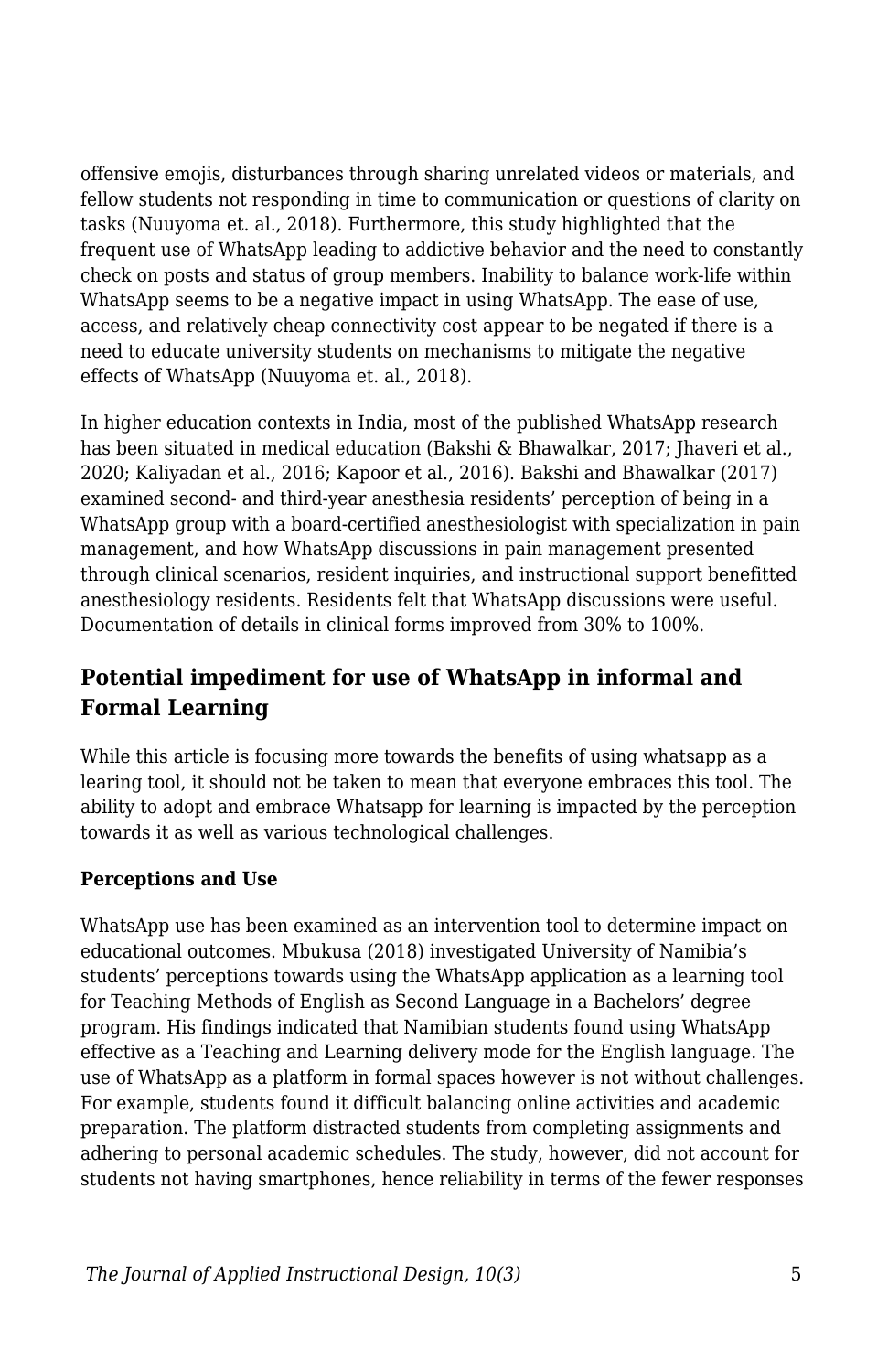to the survey cannot be accounted for. Overall, the study indicated that students preferred this platform for communication and enjoyed it as a tool for learning.

#### **Technology Challenges**

In Kakuma refugee camp in Kenya, WhatsApp discussions provided mobile peer mentoring among teachers in a project entitled *Teachers for Teachers* (Mendenhall et al., 2018). Some of the challenges encountered in this project were lost or broken phones, retrieving WhatsApp data with replacement phones, lack of connectivity, and cost of mobile data which put the sustainability of the project in jeopardy. The time commitment for mentoring on WhatsApp was another constraint.

In the South African context, Mpungose's (2020) study revealed first-year students' perception of using Moodle as a compulsory, university-required eLearning platform was challenging. The alternative proposed in this study was to supplement the more familiar and widely used informal social media application, WhatsApp, with Moodle as an eLearning platform to create equitable educational opportunities.

## **Research Questions**

Our study was guided by the following questions:

- 1. How do students and higher education professionals use WhatsApp in university settings in India and Namibia to bridge the gap between formal and informal learning?
- 2. What are the differences and similarities in the usage of WhatsApp between the two countries or cross-culturally?
- 3. What has led to the selection of WhatsApp as opposed to other texting platforms (What does WhatsApp allow participants to do that other applications do not)?

## **Method**

## **Research Design**

This research used a structured cross-sectional web-based survey instrument to explore how universities in Namibia and India used WhatsApp for learning. The survey was administered electronically through the Qualtrics survey instrument.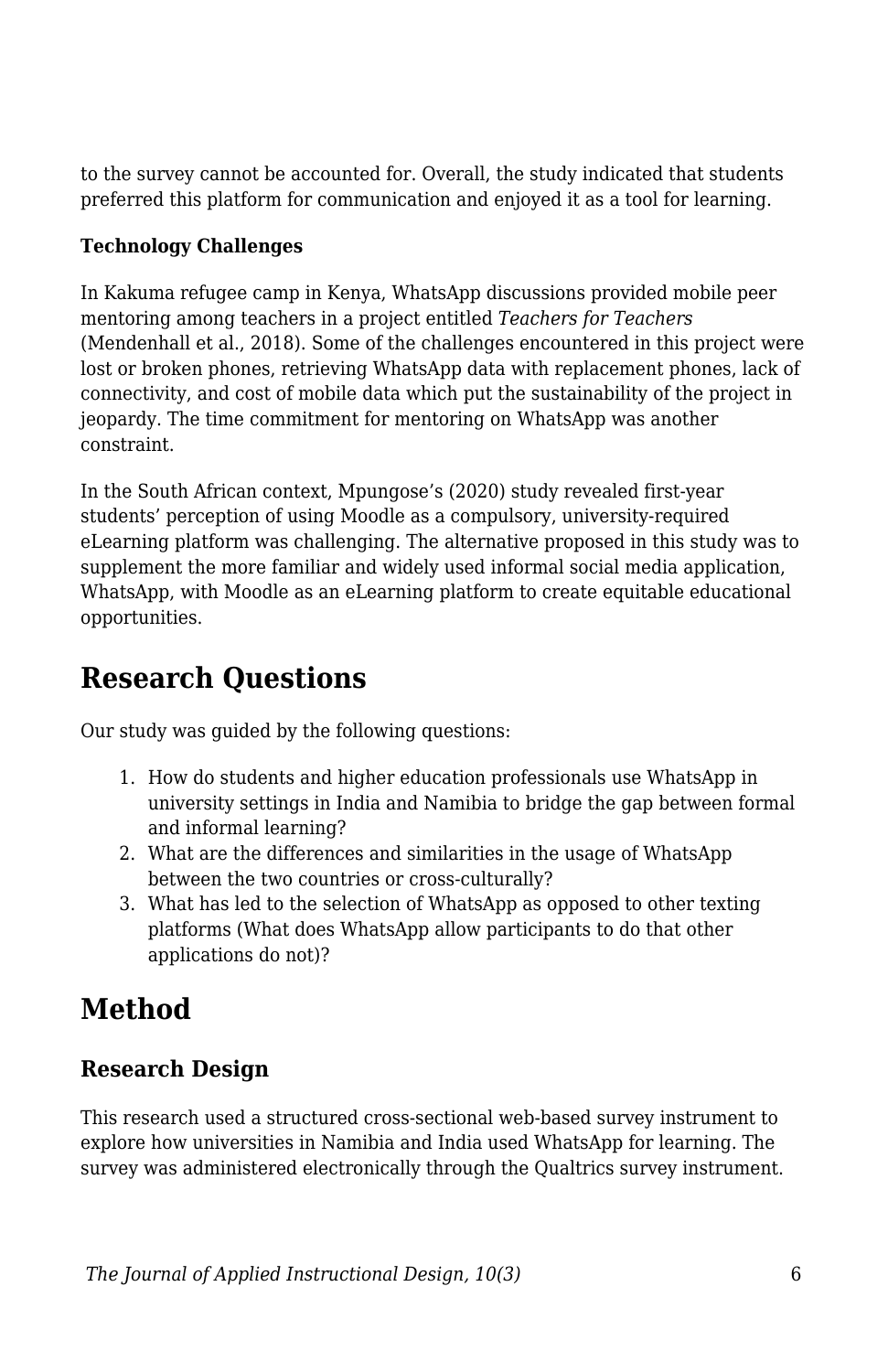#### **Data Collection Instrument**

We pilot tested a draft survey for feedback to 15-20 individuals in the population to be sampled. Following an iterative process of constructing the survey, ten survey questions were identified. After reviewing seven possible surveys, a decision was made to modify Rambe and Bere's (2013) validated survey. The survey had yes or no questions, open-ended questions, and questions based on a five-point Likert scale (i.e., strongly disagree, disagree, neither disagree or agree, agree, and strongly agree). Question groupings were based on constructs such as: mobility; convenience and ease of use; engagement through WhatsApp with openended questions on WhatsApp use. Partners in Namibia and India received and reviewed the survey to provide input on linguistic terms and expressions. The goal was to ensure clarity of communication in the survey to be understood correctly in the specific socio-cultural contexts. The final survey consisted of four parts: (1) three yes or no questions and an open-ended question on how students and teachers are using WhatsApp. (2) three open-ended questions on the selection of WhatsApp as opposed to other texting platforms (3) 28 Likert scale questions from strongly disagree to strongly agree on various affordances and usage of WhatsApp to facilitate community and teaching and learning, and two open-ended questions on advantages and disadvantages of WhatsApp (4) demographic questions.

After pilot testing the survey with 15-20 individuals in the population to be sampled, the finalized Qualtrics survey link was sent to local partners to distribute at their universities. In India, the survey was disseminated to graduate and undergraduate students and faculty at Indian Institute of Technology in Varanasi. The faculty and students that took the survey were from the math department. Therefore, in the Indian context, a majority of the student population were from the math discipline. In Namibia, the students and faculty came mainly from the University of Namibia (UNAM). The disciplines represented for students were Economics, Biology, Mathematics, Educational Technology, Education and Languages. The academic disciplines represented were Nursing, Radiology, Human Movement, Public Health, Biology, Mathematics, English, and Human Resource Management. The aim of the survey was to collect a broad overview of a larger academic population in terms of their educational activities on the WhatsApp platform.

### **Population, Sample, and Sampling**

The population of this study was focused on faculty from Higher Educational Institutions (HEI) in India and Namibia. The probability sampling was aimed at simple random sampling within the population of academics at respective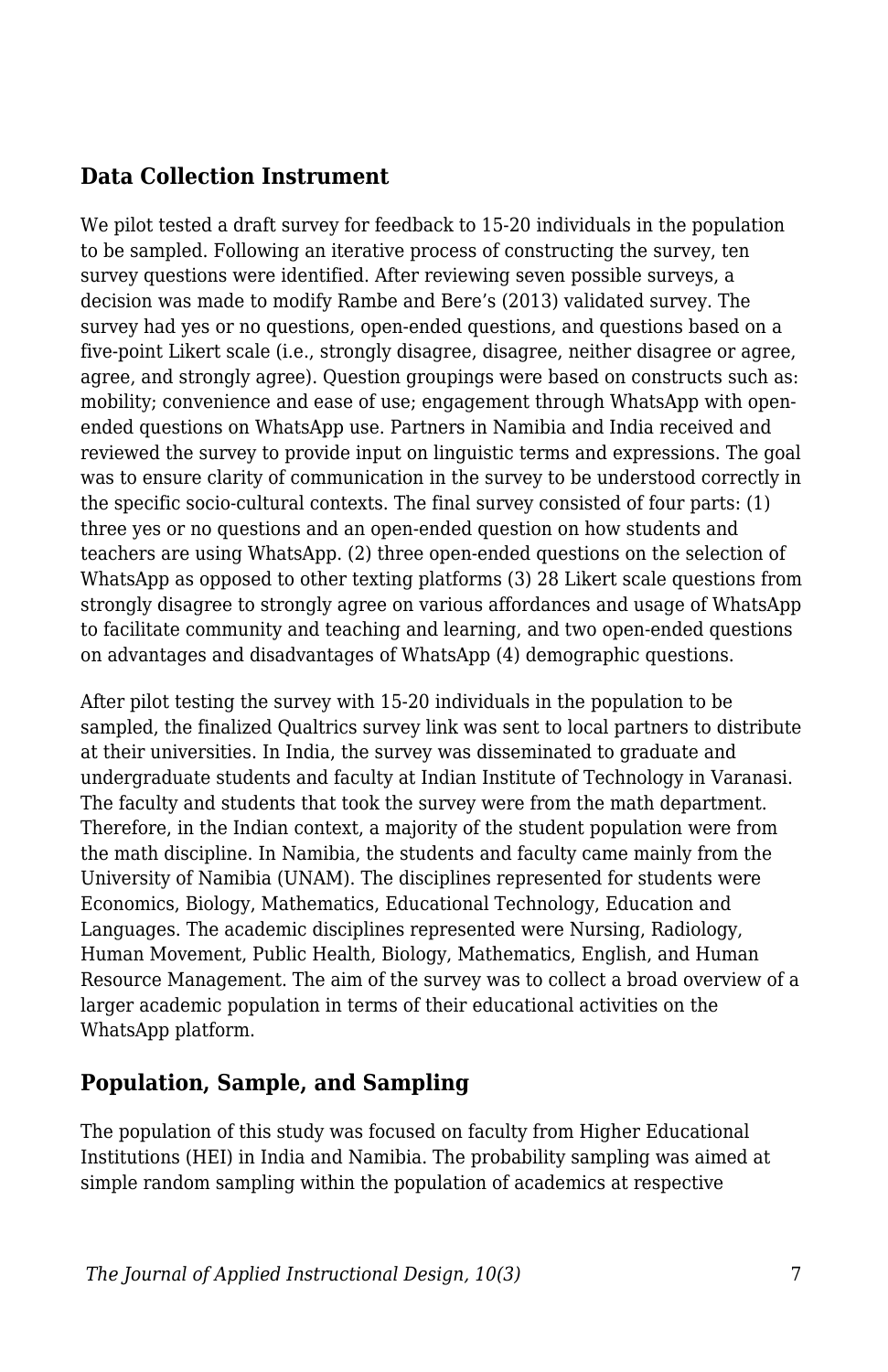institutions of higher learning in India and Namibia. The subjects (n=182) logged in to take the survey. However, after cleaning up the data, only a total of 110 responses were usable. The rest of the responses (72) were discarded because they were incomplete. The survey was sent to as many institutions in the two countries and sampling was random.

### **Data Procedure and Analysis**

The data analysis was done with SPSS to generate descriptive statistics with mean and standard deviation of the Likert scale items. The survey offered an option to add an additional option if not in the pre-existing option lists. Additionally, a Likert-scale of 1-5 items with '5' being extremely important and '1' being not important at all. The analysis for this research was mainly frequency distributions and is presented in tables and histograms. The results report on the demographic data followed by matching the data to the research questions.

## **Results**

The data were collected during COVID-19 pandemic lockdown period which may have impacted participation. The demographic information of the subjects shows that the majority were students (see Table 1). The decision to report all data by country was made due to an overrepresentation of one institution from each country. The subjects from India were predominantly from the Indian Institute of Technology (IIT-BHU), Varanasi with a few others from Indian Institute of Technology, (IIT), New Delhi. The subjects from Namibia came from the University of Namibia (UNAM), with a small sample from The International University of Management (IUM). Despite results from subjects leaning towards mostly students, the dataset remains valuable and relevant for the objectives of this study as it potentially reflects the activities of the Faculty administering the WhatsApp groups.

Table 1

Demographics of Participants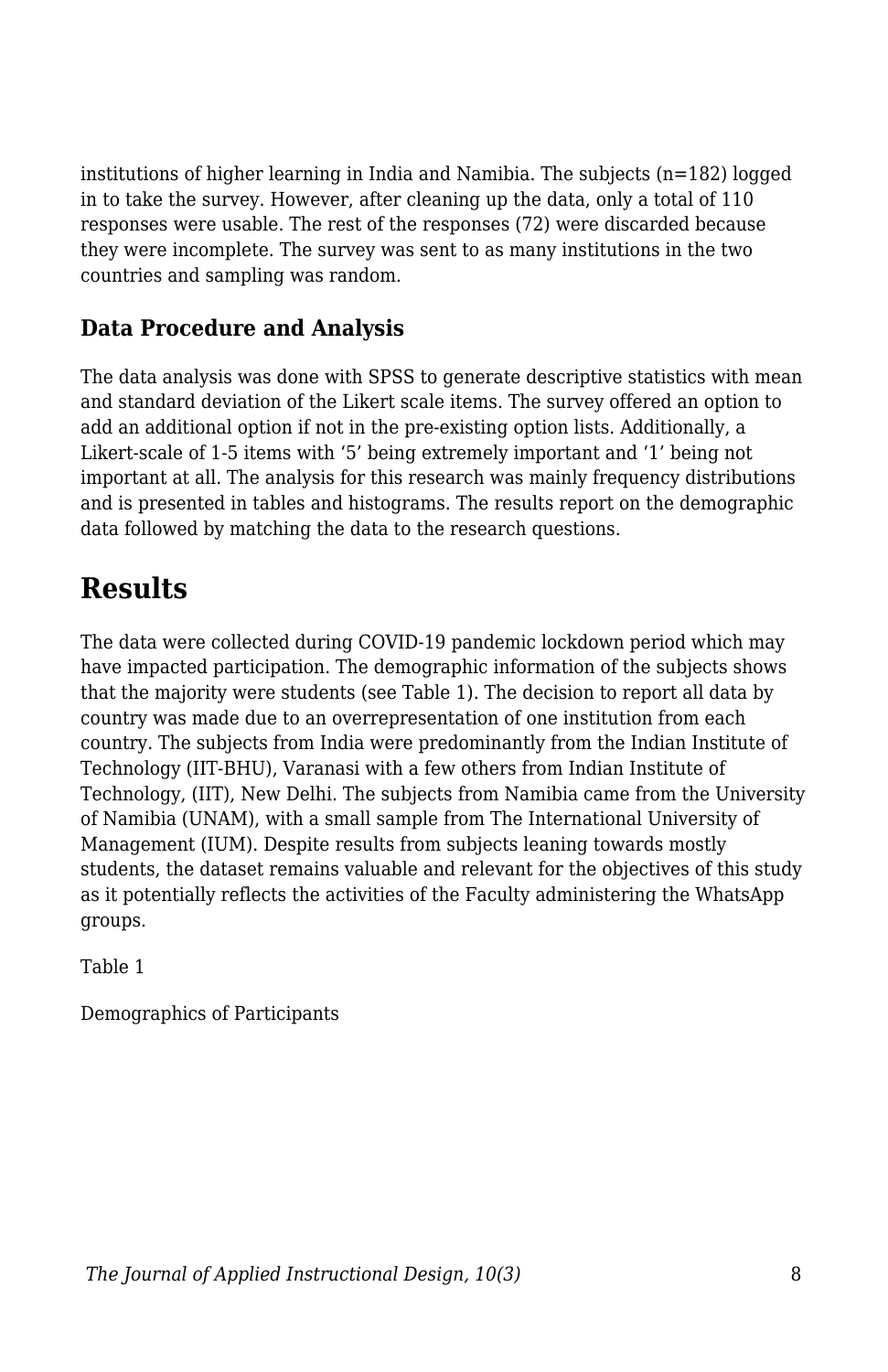|                   |                            | India $(67)$  | Namibia (43)                                     |
|-------------------|----------------------------|---------------|--------------------------------------------------|
|                   |                            |               | instructor/lecturer (4) instructor/lecturer (12) |
| Gender            | Female                     | 0%            | 75%                                              |
|                   | Male                       | 100%          | 25%                                              |
| Age               | 28-38                      | 80%           | 47%                                              |
|                   | 39-59                      | 20%           | 53%                                              |
|                   |                            | Students (63) | Students (31)                                    |
| Gender            | Female                     | 19%           | 77%                                              |
|                   | Male                       | 81%           | 23%                                              |
| Age               |                            |               |                                                  |
|                   | 18-21                      | 97%           | 50%                                              |
|                   | 22-26                      | 3%            | 37%                                              |
|                   | 27-32                      | $0\%$         | 13%                                              |
| Year in<br>School |                            |               |                                                  |
|                   | 2nd year                   | 98%           | 84%                                              |
|                   | 3rd year                   | 0%            | 6%                                               |
|                   | Postgraduate<br>(Graduate) | 2%            | 10%                                              |

#### **Faculty Demographics**

In India, all four professors who took the survey were male and 80% of them were in the age range of 28-38 years while only 20% were 39-59 years. In Namibia, the faculty participation was higher with 12 participants of which 75% were female and only 25% were male. The age distribution of faculty participants in Namibia was equal where 47% were between 28-38 years and 53% were in the age range of 39-59 years.

#### **Student Demographics**

In India, 63 students participated in the survey out of whom 19% were female while 81% were male. A majority of students (97%) were in the age range of 18-21 years and only 3% were 22-26 years. There were no students in the 27-32 years age range. The majority (98%) were second-year undergraduate students and only 2% were graduate students. In Namibia, 31 students participated in the survey:

- 77% were females and 23% were males
- 50% were between 18-21 years; 37% were between 22-26 years, and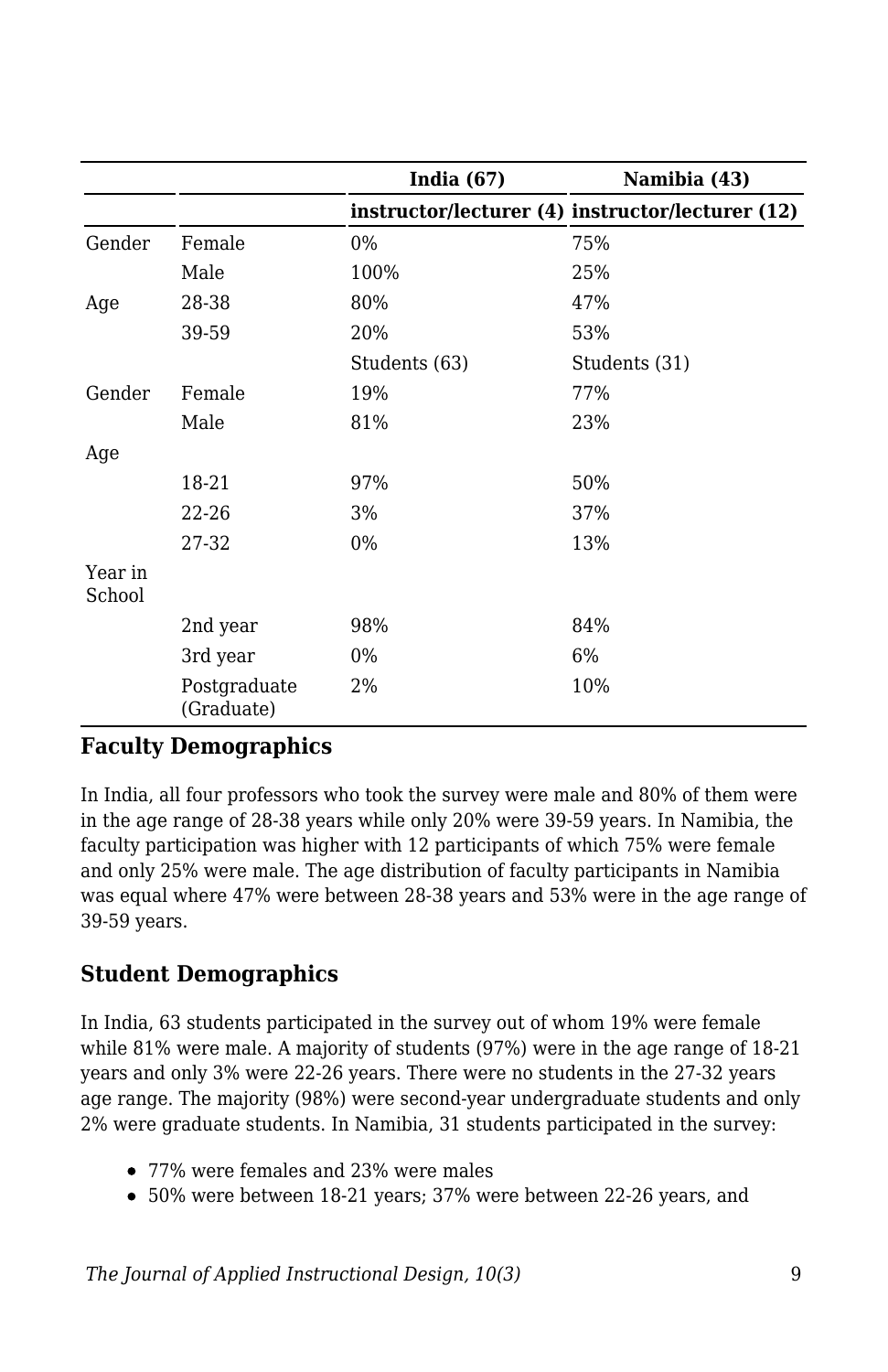thirteen 13% were 27-32 years. A majority of student participants (84%) in Namibia were also second-year university students with 6% third-year students and 10% graduate students.

Examining the pattern of participation, the trend was more towards younger male faculty and students in the Indian context as opposed to more equitable and predominantly female participation among students and faculty across different age groups in Namibia. Since a majority of Indian student participation came from the math department, it could be a contributing reason for the disequilibrium between genders.

### **RQ1. How do students and higher education professionals use WhatsApp in university settings in India and Namibia to bridge the gap between formal and informal learning?**

The survey data shows WhatsApp is used by educational professionals for educational purposes in both countries. As table 2 shows, a majority of teachers in the sample report use WhatsApp to communicate with students outside of class. While 17% of participating instructors from India indicated they send homework to students via WhatsApp, the number in Namibia was higher with 55%. The majority of teachers from Namibia indicated they receive homework questions from students, whereas the majority of teachers in India indicated they do not.

Table 2

The Selection/Options for Teacher Use of WhatsApp

|                                                                                                                |         | India $(6)$ |                | Namibia (12) |  |
|----------------------------------------------------------------------------------------------------------------|---------|-------------|----------------|--------------|--|
| Have you used your WhatsApp to                                                                                 |         |             | N <sub>0</sub> | Yes          |  |
| 1communicate with students outside of class time?                                                              | 17%     | 83%         | 8%             | 92%          |  |
| 2send homework assignments to students?                                                                        | 83%     | 17%         | 45%            | 55%          |  |
| 3 receive homework assignments from students?                                                                  | 80%     | 20%         | 73%            | 27%          |  |
| 4 connect with your students while on campus?                                                                  | 50%     | 50%         | 27%            | 73%          |  |
| 5 receive notification from students about not being able to attend class                                      | 25%     | 75%         | 20%            | 80%          |  |
| 6brainstorm topics                                                                                             | 100% 0% |             | 50%            | 50%          |  |
| 7 receive specific questions related to subject or assignment/homework                                         | 75% 25% |             | 30%            | 70%          |  |
| 8teach through chat, pics, video, and audio                                                                    | 100% 0% |             | 40%            | 60%          |  |
| 9collect data from participants by sending link to online surveys                                              | 80%     | 20%         | 30%            | 70%          |  |
| 10 receive concerns and evidence of issues (e.g., not being able to login<br>or an error message, or the like) | 25%     | 75%         | 20%            | 80%          |  |
| 11send out online Moodle (or other LMS) quizzes                                                                | 80%     | 20%         | 80%            | 20%          |  |
| 12reschedule classes (e.g., if travelling for conferences/seminars, etc.)                                      | 50%     | 50%         | 10%            | 90%          |  |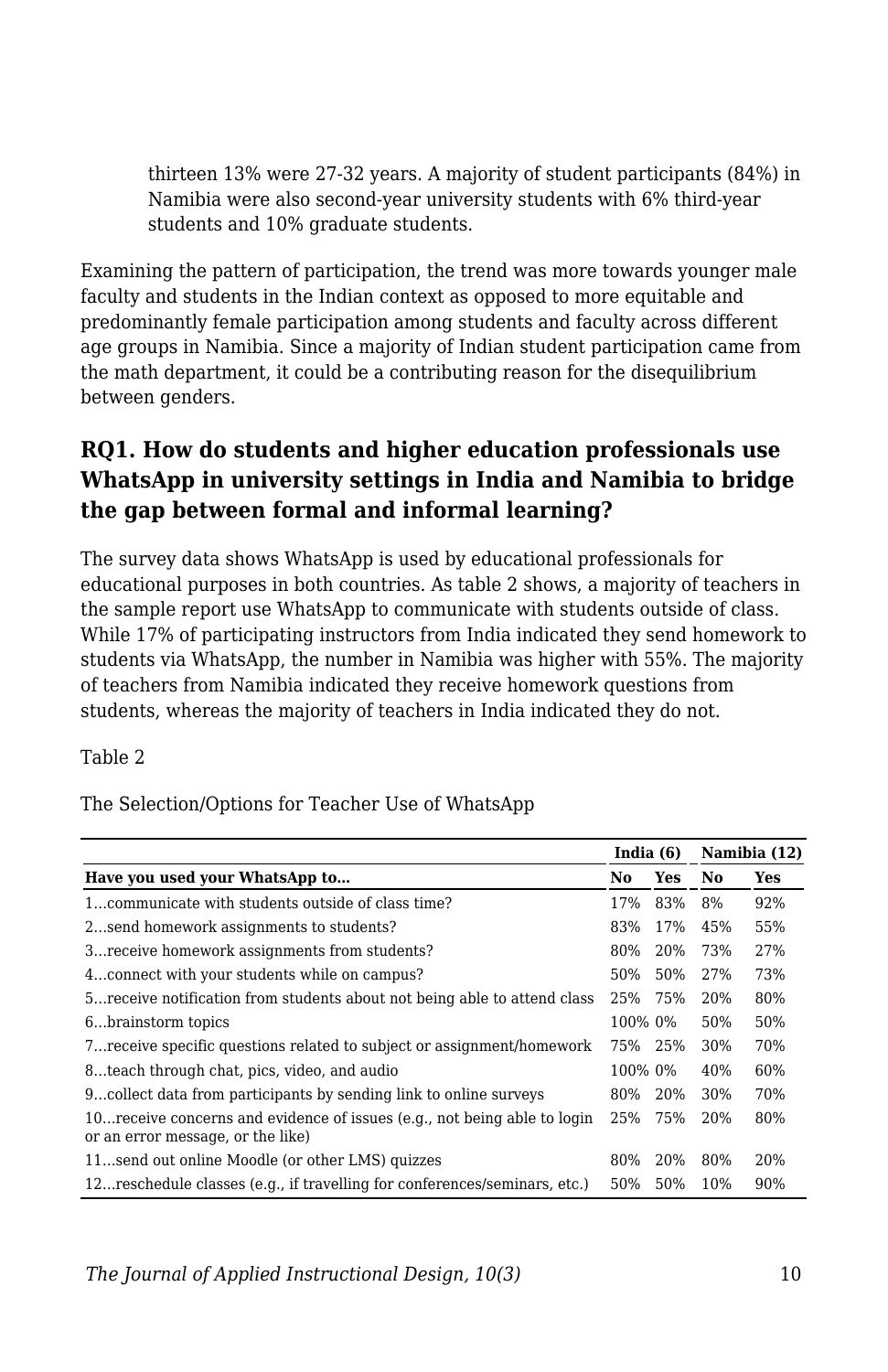#### **Faculty Use of WhatsApp to Bridge Formal and Informal Learning**

WhatsApp serves a communicative function to bridge formal learning that happens at the university and informal learning that continues through conversations and questions in both contexts. Teachers' use of WhatsApp in India is mainly to communicate information such as announcements and receive communication from students about attendance, homework, issues, and concerns. On the other hand, teachers' use of WhatsApp in Namibia indicates a more active, instructional use of WhatsApp to connect formal and informal learning spaces as they send and receive homework on WhatsApp, brainstorm topics, and teach through chat, pics, video/audio by leveraging the affordances of WhatsApp.

#### Table 3

The Selections or Options in Survey on Students Use of WhatsApp

|                                                                                                                       |     | India $(n=63)$ |     | <b>Namibia</b><br>$(N=31)$ |
|-----------------------------------------------------------------------------------------------------------------------|-----|----------------|-----|----------------------------|
| Have you used your WhatsApp to                                                                                        | No  | Yes            | No  | Yes                        |
| 1. Communicate with instructor/lecturer/teacher outside of 30%<br>class time                                          |     | 70%            | 6%  | 94%                        |
| 2. Receive class homework from your<br>instructor/lecturer/teacher                                                    | 54% | 46%            | 14% | 86%                        |
| 3. Send completed homework to your<br>instructor/lecturer/teacher                                                     | 81% | 19%            | 50% | 50%                        |
| 4. Connect with your instructor/lecturer/teacher while on<br>campus                                                   | 46% | 54%            | 44% | 56%                        |
| 5. Let instructor/lecturer/teacher know that you are unable 73%<br>to come to class                                   |     | 27%            | 56% | 44%                        |
| 6. Brainstorm topics                                                                                                  | 31% | 69%            | 19% | 81%                        |
| 7. Ask instructor/lecturer/teacher specific questions<br>related to subject or assignment/homework                    | 29% | 71%            | 19% | 81%                        |
| 8. Receive instruction (e.g., actual teaching through chat,<br>pics, video, and audio)                                | 48% | 52%            | 11% | 89%                        |
| 9. Collect data from participants by sending link to online<br>surveys                                                | 47% | 53%            | 31% | 69%                        |
| 10. Raise concerns and show evidence of an issues (e.g.,<br>not being able to login or an error message, or the like) | 27% | 73%            | 15% | 85%                        |
| 11. Take online Moodle (or other LMS) quizzes                                                                         | 66% | 34%            | 26% | 74%                        |
| 12. Get clarification on homework/class assignments from<br>your instructor/lecturer/teacher.                         | 27% | 73%            | 7%  | 93%                        |
| 13. Communicate with the fellow students for various<br>academic activities                                           | 5%  | 95%            | 4%  | 96%                        |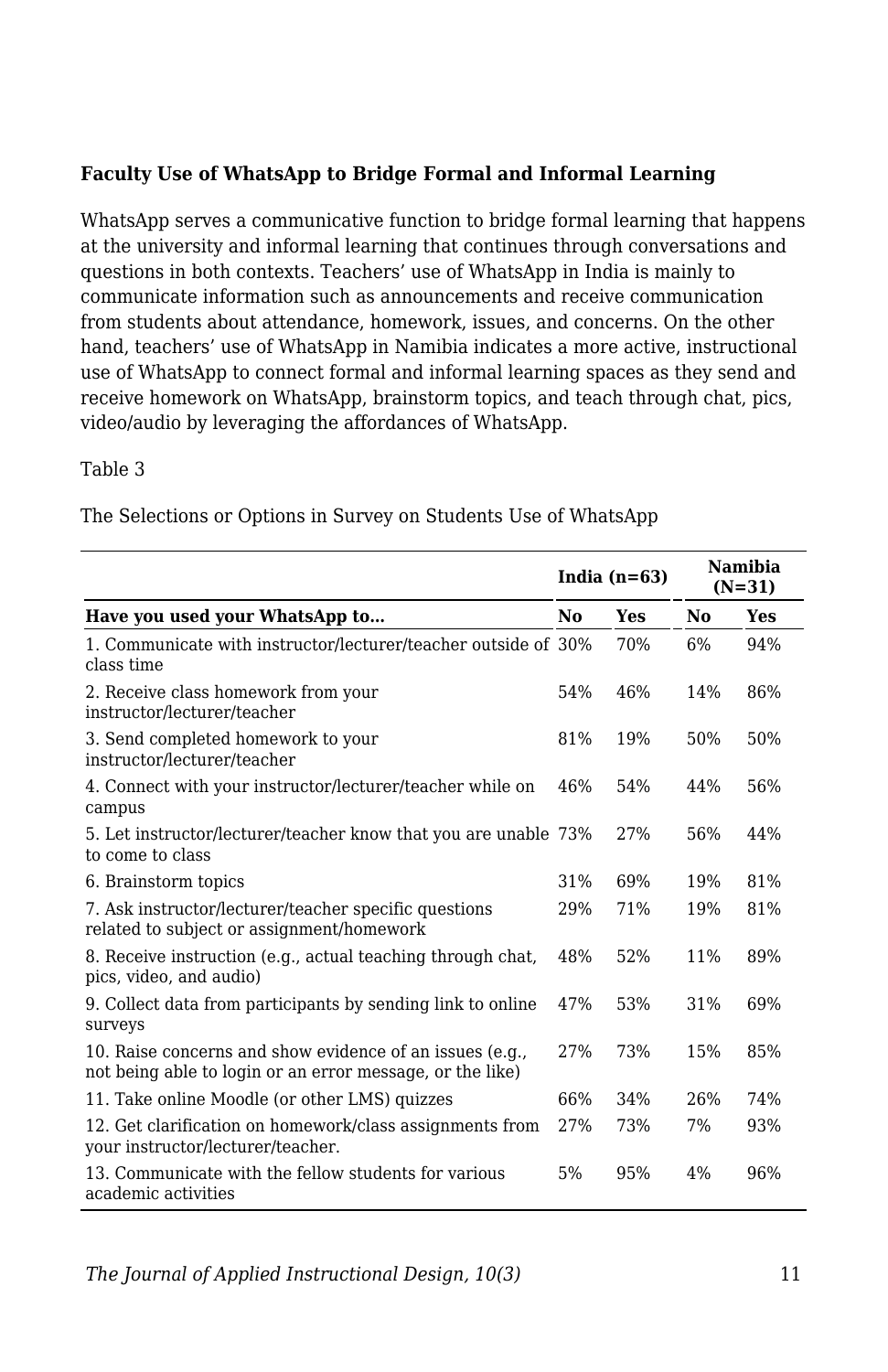#### **Student Use of WhatsApp to Bridge Formal and Informal Learning**

The usage by students of WhatsApp from students in both countries seems to match the usage of their instructors in both countries as shown in table 3. The highest usage of WhatsApp in both countries relates to contacting teachers for homework or engaging with each other to brainstorm on assignment topics or other academic activities. The student usage in both contexts indicates that WhatsApp is used to create a supportive learning community among students to connect formal and informal learning spaces.

#### **RQ2. What are the differences and similarities in the usage of WhatsApp between the two countries or cross-culturally?**

Table 4 indicates the selection options of the five-point Likert-style questions in the survey. The consequent graphical representations depict the responses from subjects based on the corresponding questions.

Table 4

Selection Options in the Likert Style Question in Survey

| Q1             | I enjoy WhatsApp discussions more than face-to face classroom<br>discussions.                                                                        |
|----------------|------------------------------------------------------------------------------------------------------------------------------------------------------|
| O2             | Receiving questions from my instructor/lecturer/teacher and<br>classmates anytime and anywhere frustrates me because I am not<br>given time to rest. |
| O3             | Doing classwork through WhatsApp limits how I express myself and my<br>ideas.                                                                        |
| O4             | WhatsApp interactions can support face-to-face classroom learning.                                                                                   |
| O <sub>5</sub> | It is not fair to use my WhatsApp mobile data for schoolwork.                                                                                        |
| O <sub>6</sub> | I would recommend using WhatsApp for learning in all my courses.                                                                                     |
| O7             | I feel I belong to a community when using WhatsApp.                                                                                                  |
| O8             | My grades would be better if I could contact the instructor/lecturer/teacher<br>through WhatsApp after university/college hours.                     |
| O9             | WhatsApp is a distraction and should not be used for learning.                                                                                       |
|                | Q10 WhatsApp makes learning more enjoyable.                                                                                                          |
|                | Q11 I use WhatsApp to share educational materials.                                                                                                   |
|                | Q12 I have been using WhatsApp more to connect with my instructors as a result<br>of COVID.                                                          |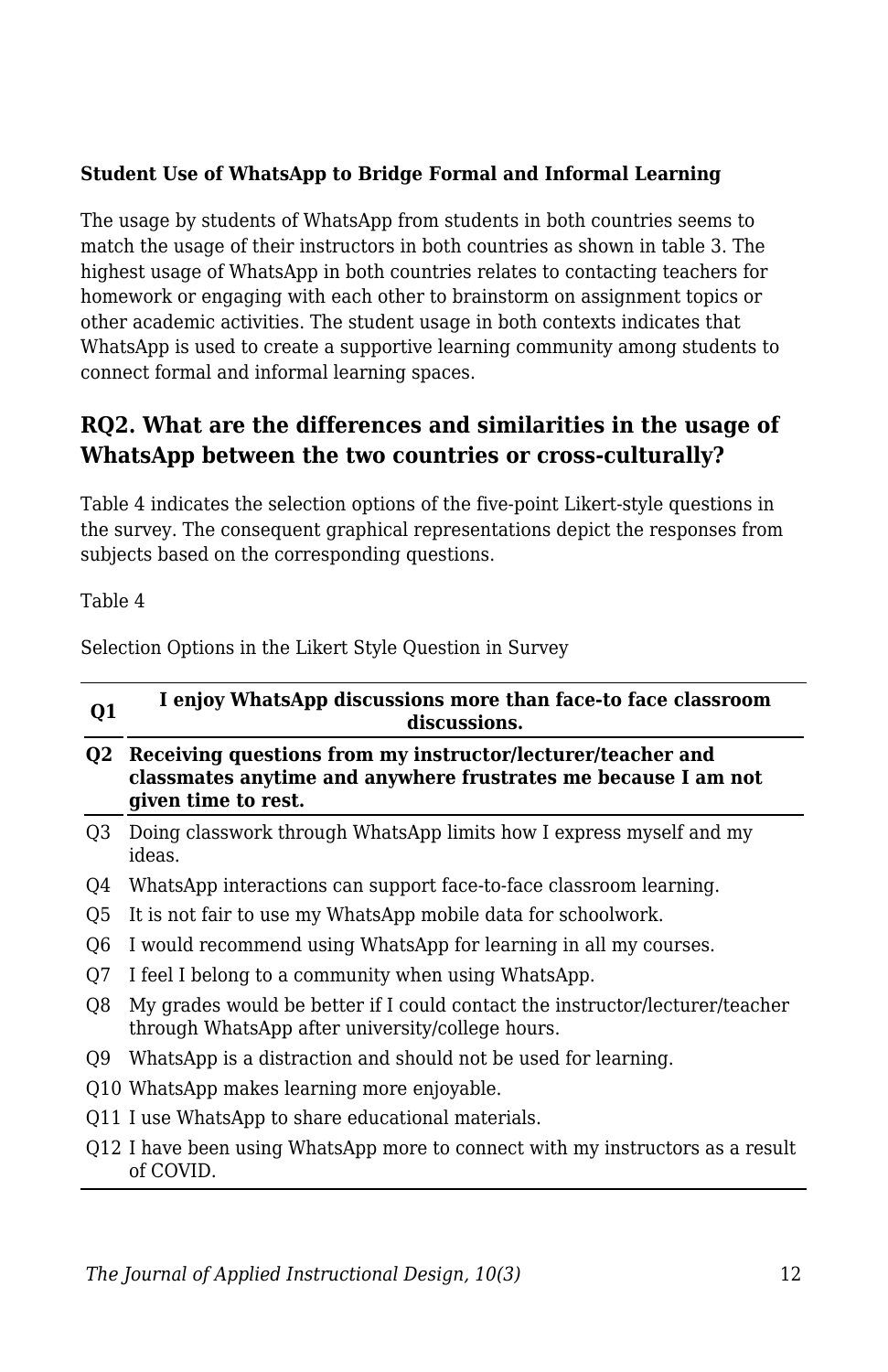#### Figure 1



Usage of WhatsApp Responses from Indian subjects

In figure 1, the stacked bar chart shows Usage of WhatsApp from responses from Indian participants.

#### Figure 2

Usage of WhatsApp from Namibian Participants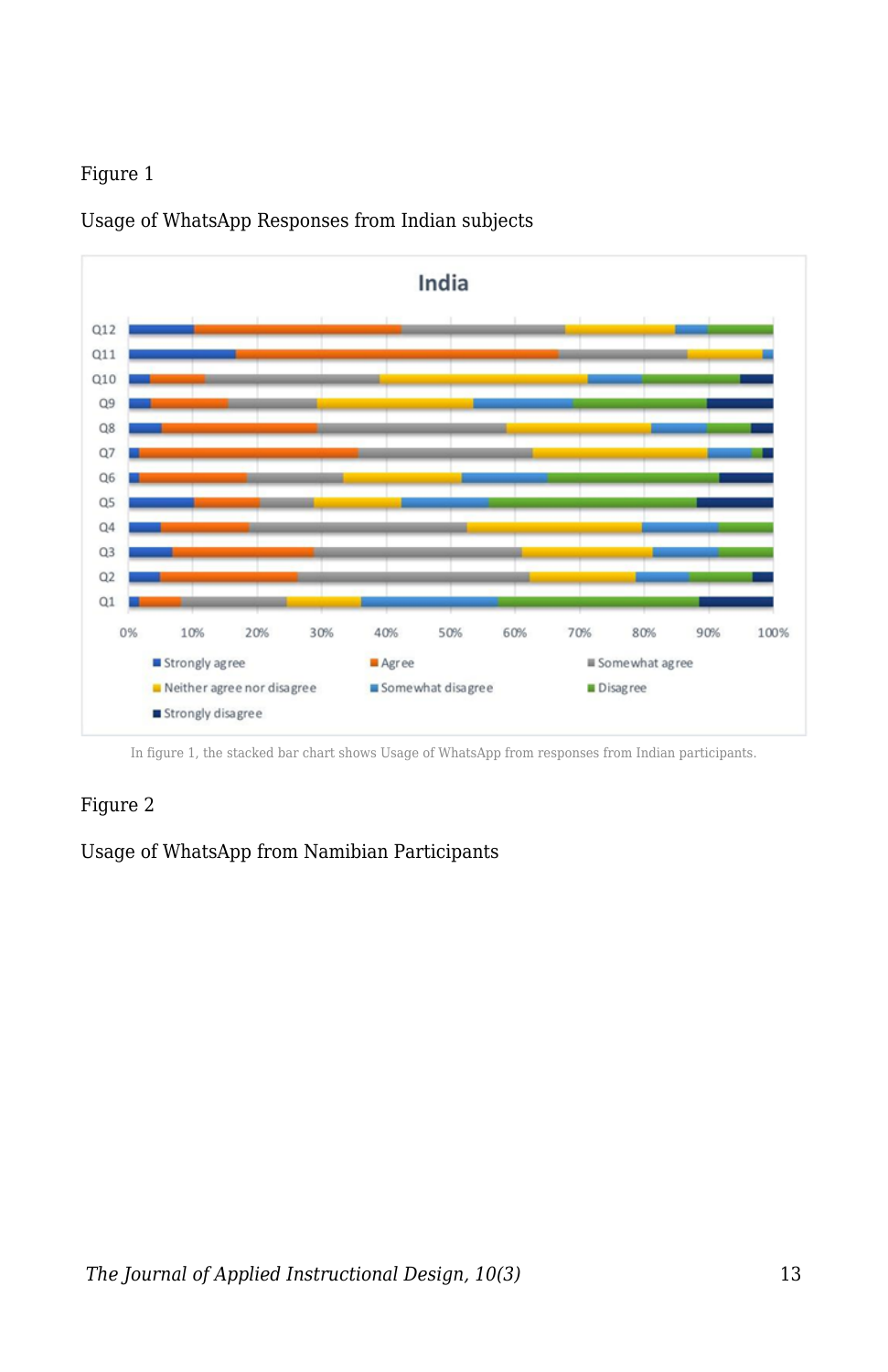

In figure 2, the stacked bar chart shows Usage of WhatsApp from responses from Namibian participants.

#### **Similarities and Differences Between India and Namibia in WhatsApp Usage to Bridge Formal and Informal Learning**

WhatsApp usage in both contexts increased during the COVID-19 pandemic. Namibian students' usage patterns increased during COVID-19 as compared to Indian students particularly with regards to how they connect their instructors as can be seen by the high level of strongly agreed or agreed with Q12. Moreover, both student groups used WhatsApp to share educational materials as represented in Q11 thereby connecting formal and informal learning through the use of mobile devices. A majority of both Namibian and Indian students disagreed that WhatsApp is a distraction and should not be used for teaching. Challenges in both contexts were related to students not being given enough time to rest due to constant connection. As mobile learning through informal spaces becomes relevant in students' lives, they need an online supportive community. However, Indian and Namibian socio-cultural contexts also favor close-knit family ties, the wisdom of elders, and oral traditions to form their own conception of community.

Less than half agreed with using WhatsApp for learning in all courses in both contexts. This could indicate that they desire WhatsApp as a supplemental tool to connect formal and informal learning rather than as the main platform for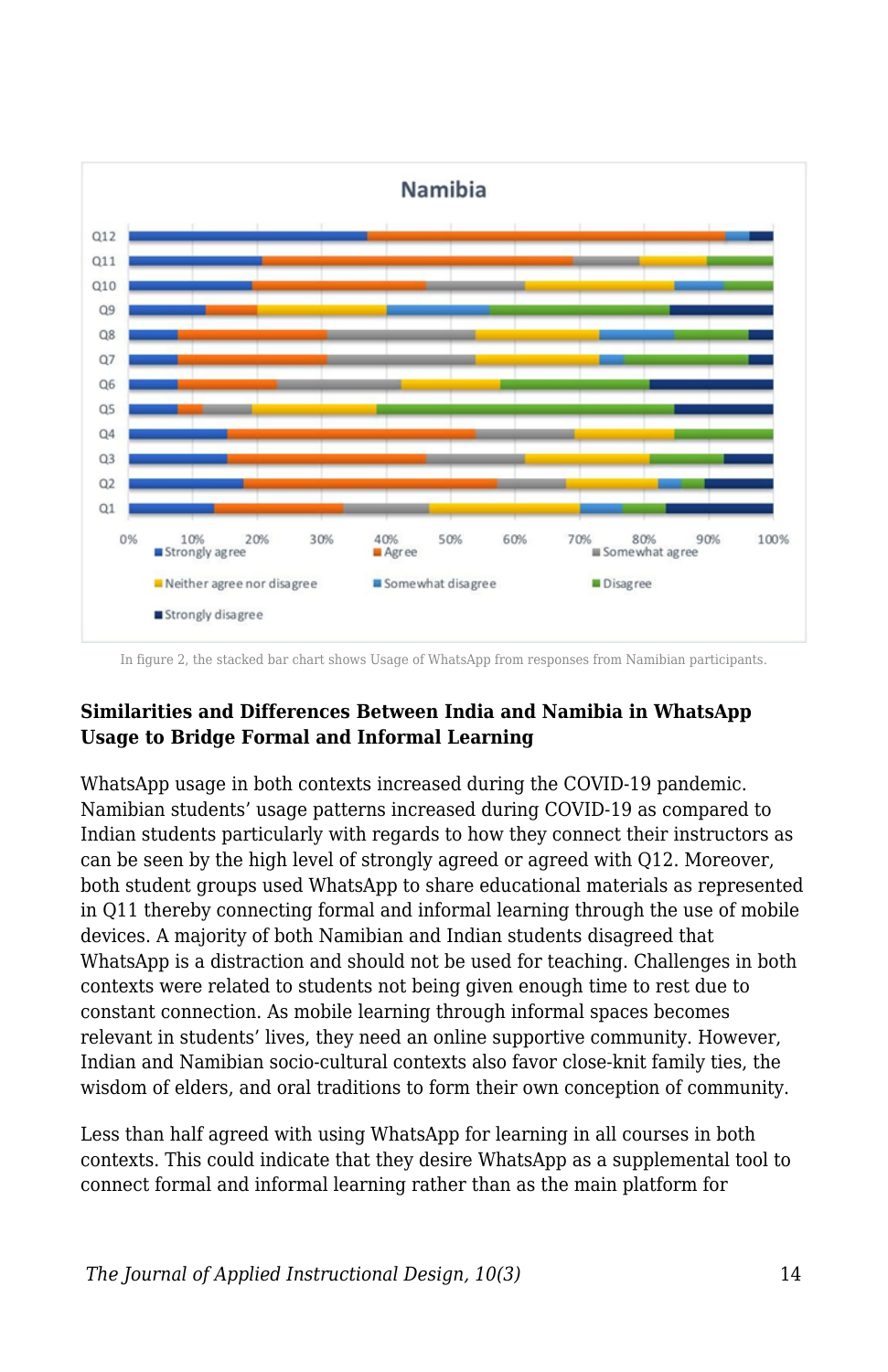learning. In both Namibia and India, cost did not seem to be a major issue related to use of the application for educational purposes. In the item, "it is not fair to use my mobile data for learning", only 25% of Indian students agreed and about 20% of Namibian students agreed indicating students do not mind using the data for learning. The reasons could be attributed to reasonable, cheap access to mobile data plans. Therefore, mobile technology in both contexts affords connecting formal and informal learning.

There were differences in the way participants perceived their level of enjoyment in learning through WhatsApp. Namibian students found learning more enjoyable on WhatsApp as opposed to Indian students. This may be attributed to active engagement by Namibian instructors to use WhatsApp for instructional purposes as opposed to Indian instructors using it primarily for academic communication. Consequently, more Namibian students enjoyed WhatsApp discussions than faceto-face discussions. As well, there were differences in perceptions of students in Namibia and India regarding WhatsApp's ability to support classroom interactions. Close to 50% of Indian university students and about 70% of Namibian students agreed with WhatsApp's ability to support classroom interaction. This is indicative of the active role of Namibian instructors teaching through WhatsApp. Sixty percent of Indian students either strongly agreed, agreed, or somewhat agreed to "My grades would be better if I could contact the instructor after university hours," whereas Namibian students had a slightly lower percentage. This may be due to students already receiving instructional support by Namibian instructors. Slightly more students in India (about 62%) expressed a sense of belonging to a community by using WhatsApp than students in Namibia (about 55%). This could be due to the value of fellow students in supporting learning on WhatsApp. WhatsApp interactions with peers creates a community to support learning.

WhatsApp is bridging formal and informal learning spaces in higher education in both contexts through academic communication and active engagement of students in creating a supportive learning community. In Namibia, WhatsApp goes a step further to connect formal and informal spaces by functioning as a supplemental system to teach through multimodal means, to give and receive homework, and to answer student questions. Other than the usual communication with family and friends, and the informal learning activities of sending notices and attending to queries from students and by instructors, it has been reported that formal instruction was attempted on WhatsApp.

The following formal educational activities on WhatsApp were:

Instructors sent links to content videos to groups; YouTube tutorials and content links were sent to students.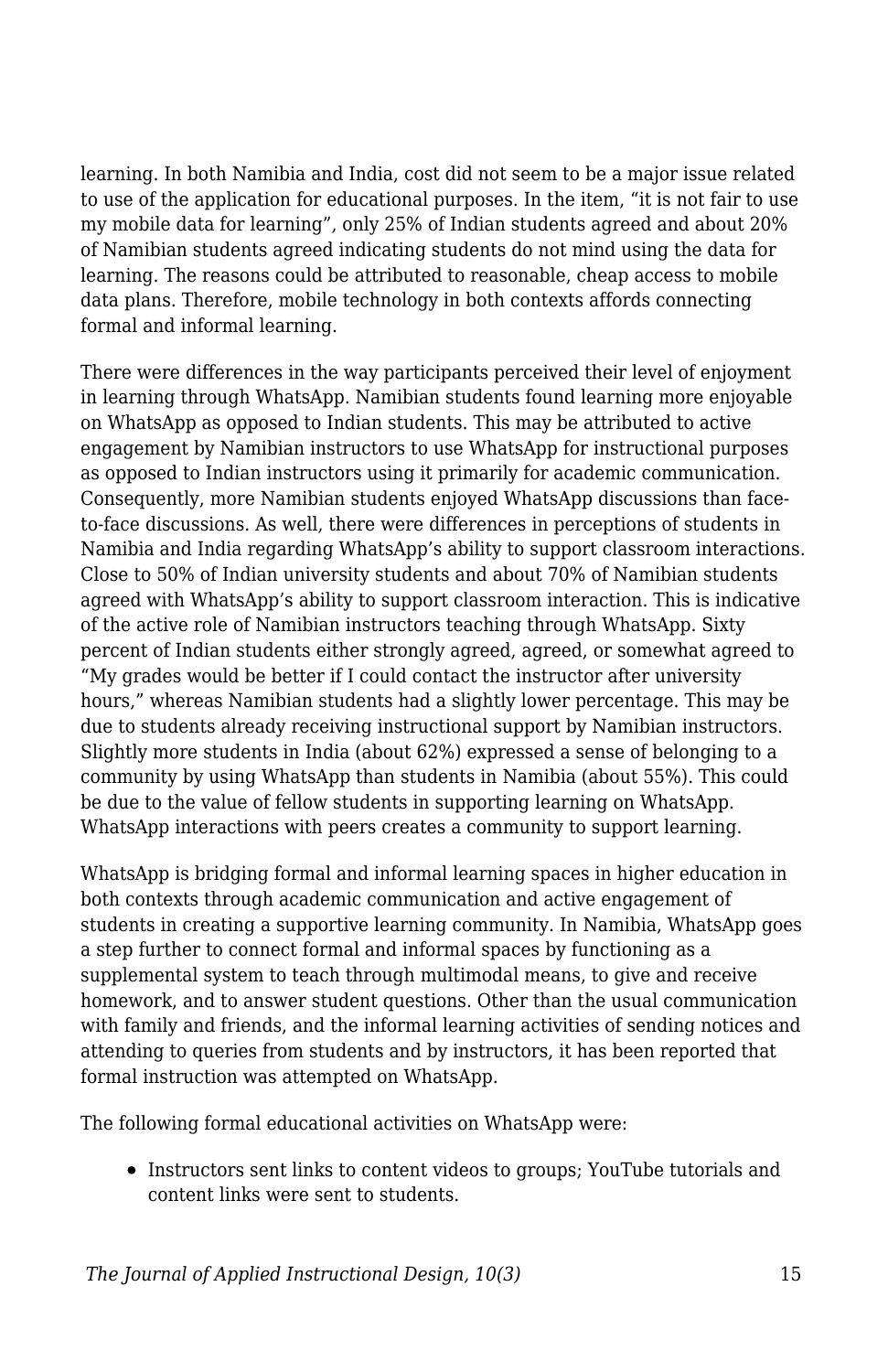- Notes, PowerPoints, eBooks, and articles were sent to various student subject groups; Instructors sent audio recordings of content where they were teaching in lecture format and gave instructions for assignments.
- Students were tasked to record themselves doing presentations and send them back to the instructor for assessment

Therefore, it provides a unique space where all information, materials, and personnel can be accessed to support learning. The unique socio-cultural contexts of both countries consider WhatsApp to be an effective and efficient mobile application to connect formal and informal learning as it is widely used and easily accessed by everyone irrespective of the social strata or internet access. The majority of subjects reported that WhatsApp has been a good tool to support learning. Therefore, WhatsApp provides equitable educational opportunities for Indian and Namibian populations to connect formal and informal learning with a supportive community of learners.

### **RQ 3. What has led to the selection of WhatsApp as opposed to other texting platforms (What does WhatsApp allow them to do that other applications do not)?**

Table 5

Reasons for WhatsApp Preference as Compared to Other Platforms Among Participants

| Q5.1 What led you to choose WhatsApp as opposed to other texting platforms? |                                                                                                   |  |  |
|-----------------------------------------------------------------------------|---------------------------------------------------------------------------------------------------|--|--|
| India                                                                       | Namibia                                                                                           |  |  |
| Is social media most used by<br>student                                     | Cheap                                                                                             |  |  |
| most of my contacts were<br>using WhatsApp                                  | accessibility of it as app                                                                        |  |  |
| Easy to communicate with<br>known                                           | is easier as you can create group chats and you can post<br>pictures/videos/notes etc.            |  |  |
| It is well known in the<br>community.                                       | Video group call                                                                                  |  |  |
|                                                                             | Because it more convenience to all student, does not require<br>WIFI or and proper network        |  |  |
|                                                                             | I can reach the whole group of students                                                           |  |  |
|                                                                             | Most people use WhatsApp                                                                          |  |  |
|                                                                             | It has a rich environment and chat tools for richer expression<br>and sharing of external content |  |  |
|                                                                             | It's available, it's popular and trending with young people                                       |  |  |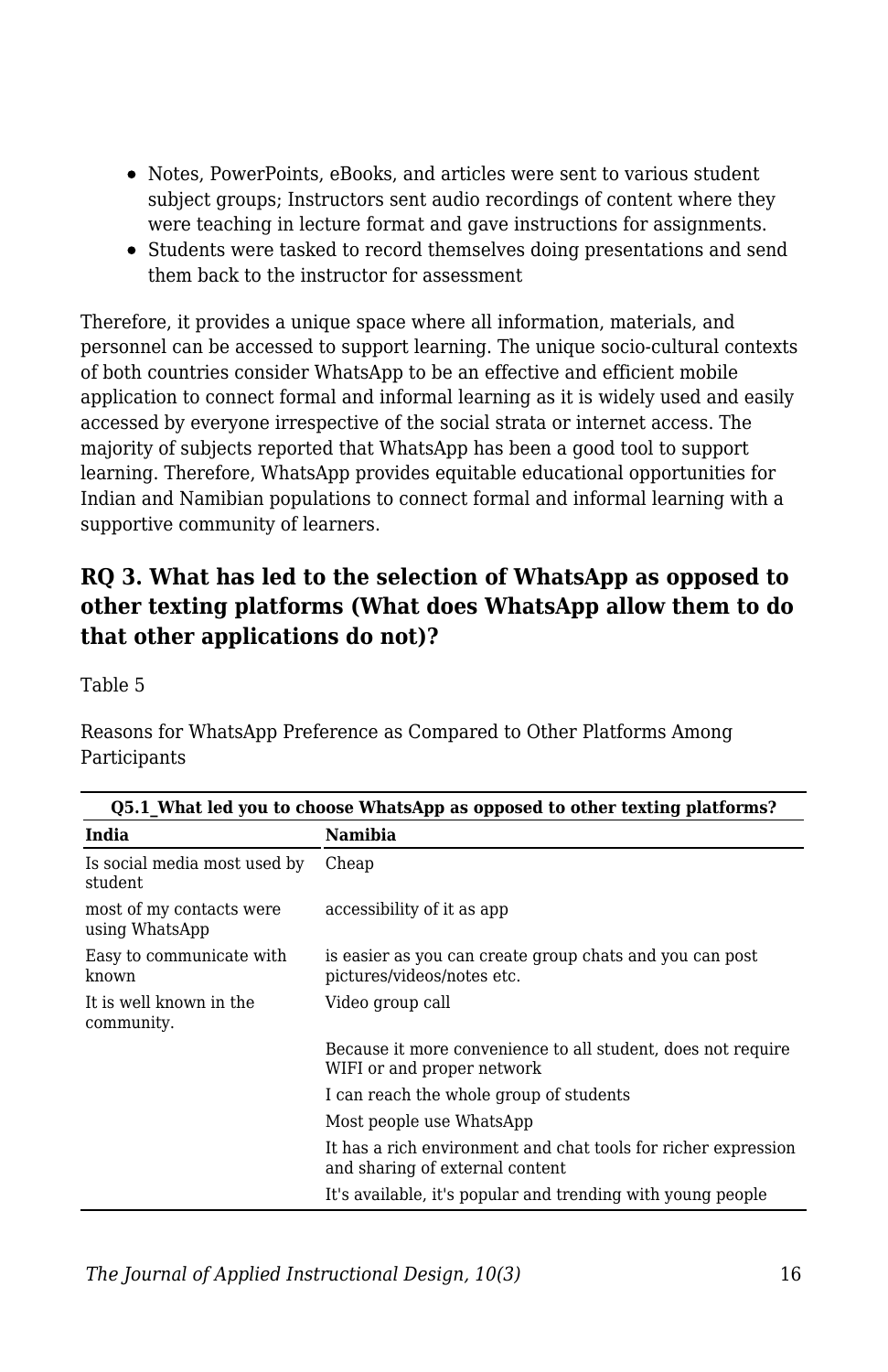The answers provided in Table 5, above, by both sets of students (Indian and Namibian) indicate that WhatsApp is deeply embedded within the structure of the society as a tool of communication. Most people use WhatsApp because it is easy to connect with contacts and friends. Additionally, the cost consideration has a considerable benefit for both countries because it is cheaper to use group chat that sends a text message to individuals or groups where regular texting charges are per text message (SMS). The affordances of WhatsApp such as group function, video chat, sharing of external content, cost-effectiveness, feasibility, functionality without requiring WIFI, accessibility, popularity, and prevalence of usage among young people, makes it a relevant tool of learning and communication.

## **Discussion**

The results from this study indicated the contextual differences between participants in India and Namibia. The data from both contexts will be discussed keeping the historical and socio-cultural factors in mind. First, we will present each historical, socio-cultural context and then examine them cross-culturally to determine patterns and themes informing WhatsApp use as a way to bridge formal and informal learning in higher education.

### **Interpretation in the Historical, Socio-Cultural Context**

The Indian universities, Indian Institute of Technology (IIT-BHU), Varanasi and Indian Institute of Technology (IIT-D), Delhi are 2 of the 23 autonomous public technical and research universities located across India. They were established in the post-colonial era as institutes of national importance to speed up industrial development in India. These institutes are heavily focused on research in science, technology, and engineering, and are well-funded through grants. The competition to get into one of these universities is very high. This background provides a historical context to analyze the socio-cultural data from India.

In demographics, none of the instructors were females. The discrepancy in employment and gender gap in the competitive STEM field is clearly evident as reflected in the Global Gender Gap Index 2021 rankings (WES, 2021). India ranks  $140<sup>th</sup>$  in the Global Gender Gap Index whereas Namibia ranks  $6<sup>th</sup>$  closing the gender equity gap by 80.9% (WES, 2021). This is demonstrated in the female representation in the survey in Namibia. From 63 students, only 19% were females and 81% were males. An overwhelming majority (97%) of the students were in the age group of 18-21, and only 3% were in the age group of 22-26 – none above 26. 98% of the students were undergraduates in their second year of school, and only 2% of survey participants were graduate students. In the traditional socio-cultural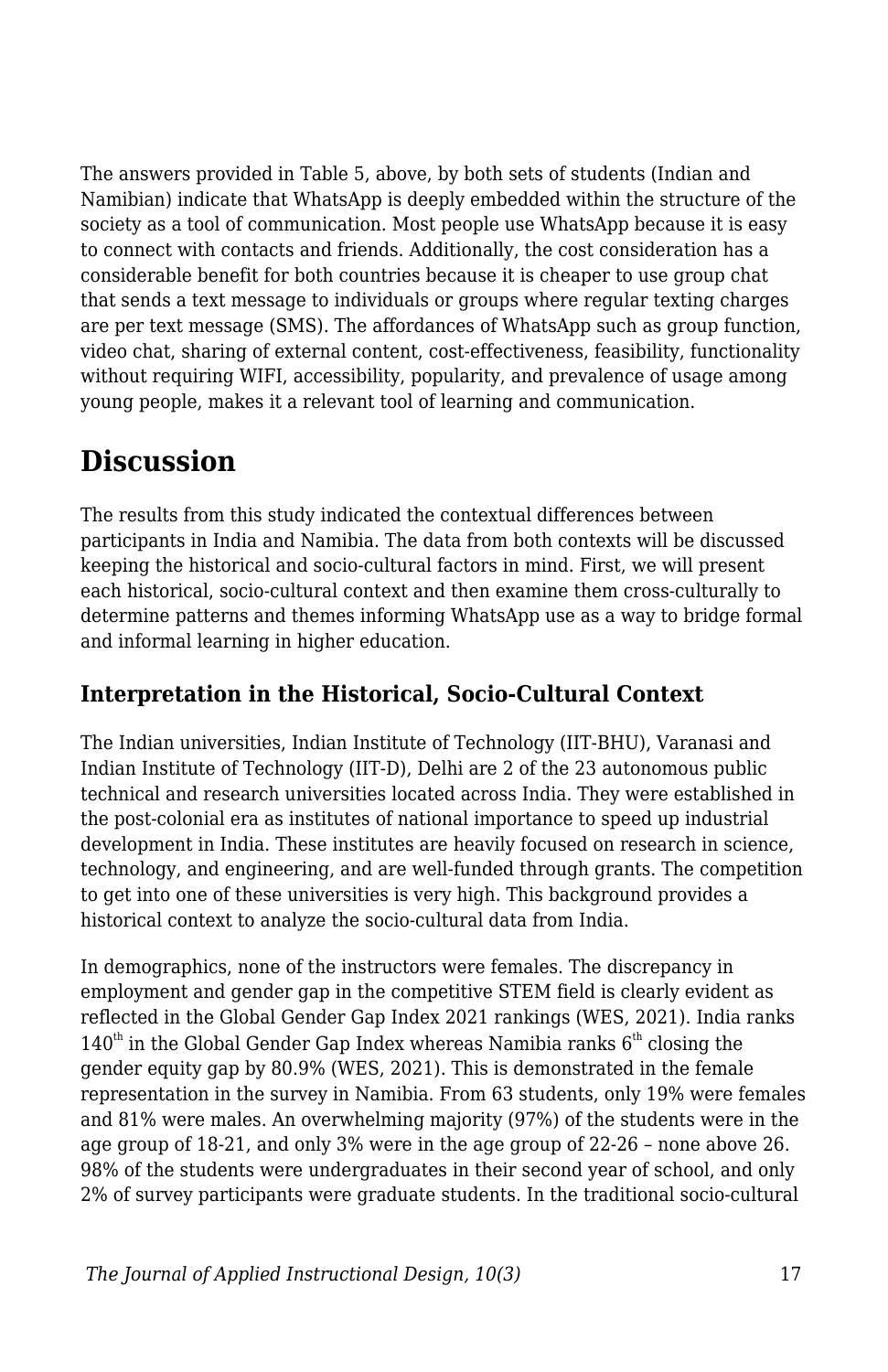context of India, age is very much related to educational and career potential. Therefore, numerous competitive government jobs have age limits in India.

#### **Instructors' Usage of WhatsApp as Indicative of their Perception of Formal Learning**

In instructors' use of WhatsApp, differences stood out between the Indian and Namibian context. In India, the educational use of WhatsApp served a communicative function. Instructors received notifications from students about not being able to attend class or received issues of concerns and notified students about rescheduling classes. Indian instructors did not use WhatsApp for instructional purposes. None of them used it to teach through chat, video, or pictures or to brainstorm topics with students. Only half of the instructors were available to connect with students through WhatsApp while on campus. In the Namibian context, instructors were more connected and available to students through WhatsApp to answer homework or other questions. 60% used WhatsApp to teach and 50% brainstormed topics with students. WhatsApp was also used to collect data through surveys in the Namibian context. The differences in instructors' use of WhatsApp could be attributed to formal and informal perceptions of learning of instructors on WhatsApp. Indian instructors mainly used WhatsApp as a communication device to send or receive messages from students. Namibian instructors took it a step further to actually teach and brainstorm with students, and to send and receive homework. In the Namibian context, WhatsApp functioned as a supplemental Learning Management System that was easily accessible to students. Current practices in both contexts provided instant connection surpassing temporal and spatial constraints. However, the implication of this finding is the dilemma of boundaries between personal and professional time with the use of mobile devices for educational purposes, and each educator's individual decision based on context. Professor-student interactions in both contexts provided personalized support and scaffolding to students through WhatsApp.

#### **Students' WhatsApp Usage as Indicative of their Need for a Supportive Learning Community**

Students' use of WhatsApp indicated students in both contexts used WhatsApp to connect with fellow students for various academic activities. Students in both contexts value WhatsApp for peer support in learning. A majority of Indian and Namibian students indicated they used WhatsApp to communicate with professors. There were more similarities than differences in both contexts indicating that students share a similar experience in needing a supportive community of peers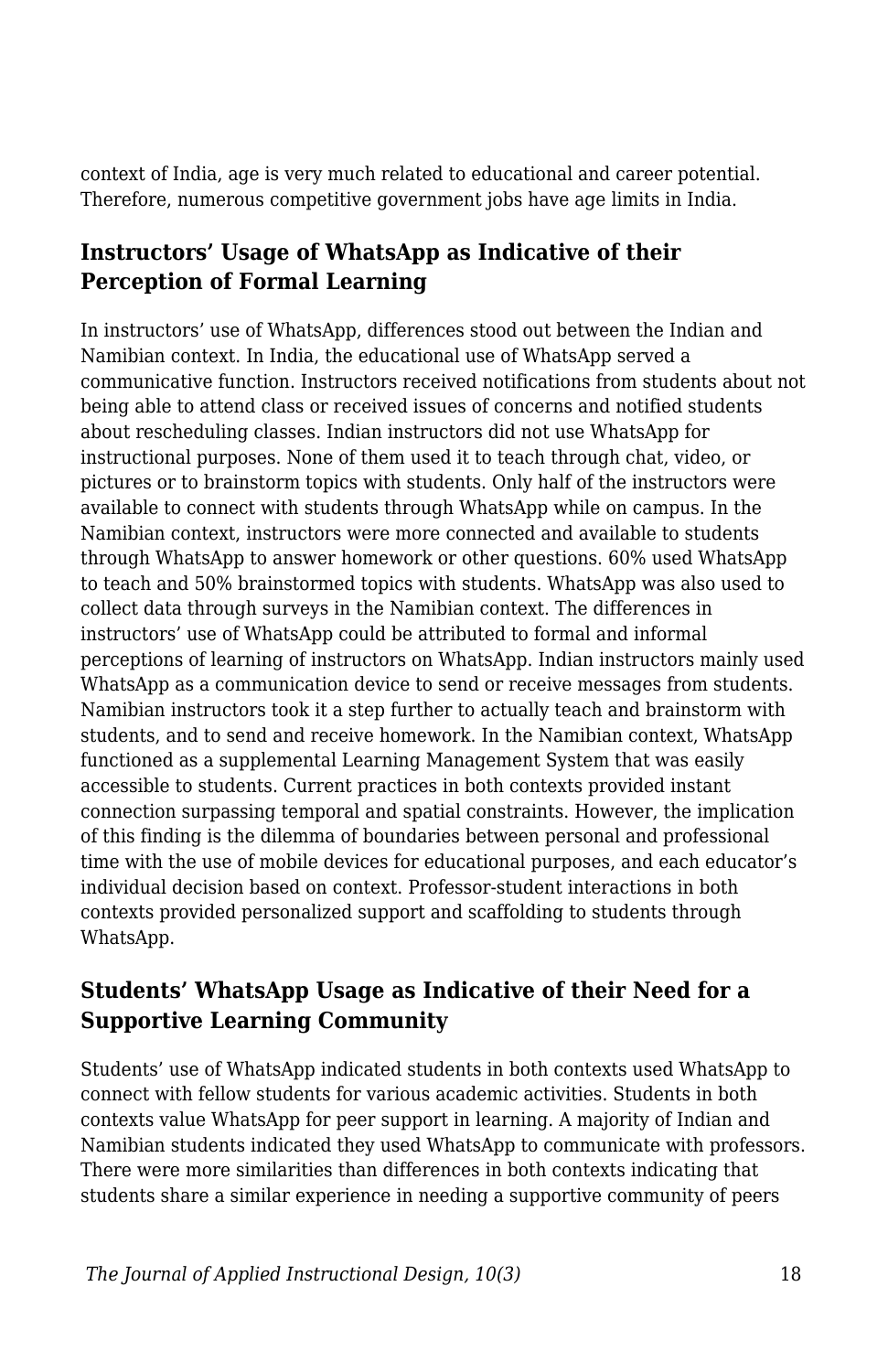and instructors to learn effectively. WhatsApp provides a supportive community of learners for students. Student usage patterns promote knowledge sharing, and student-to-student interactions promote social and academic peer support through WhatsApp's virtual network.

The size of our sample does not render itself generalizable to the population, but it does provide insights from participants in the two countries and can serve as a springboard to a larger data. What is evident in this dataset is the following:

- Student-to-student interactions promote social and academic peer support through a virtual network
- Professor-student interactions provide personalized support and scaffolding to students.
- The use of WhatsApp is supporting the building of a community of learners.
- WhatsApp helps facilitate and maintain open communication.
- Current practices provide instant connection surpassing spatial and temporal constraints.
- WhatsApp usage patterns promote knowledge sharing.

## **Conclusion**

WhatsApp has become a powerful tool of informal learning and perhaps an indispensable communication medium between students and their instructors in countries where it is readily used. The lines between social usage and academic usage are being blurred as all parts of the cultural context coexist in the app. In other words, while the professors may be using it to remind students of homework, sending announcements, and checking in, students are also sharing in ways that may not be common in the traditional classroom. Ultimately, the data from this study shows it is not more advocacy needed to integrate WhatsApp in school, but rather educators and learning designers must take note of the everyday tools that teachers and learners use and find ways to integrate them in design practices to support learning.

## **References**

- Ahmed, Y. (2021). WhatsApp may soon reach 500 million users in India despite new private policy, claims report. *India today.* [https://edtechbooks.org/-jnmD](https://www.indiatoday.in/technology/news/story/whatsapp-may-soon-touch-500-million-users-in-india-despite-new-privacy-policy-claims-report-1758344-2021-01-12)
- Albers, R., Davison, C., & Johnson, B. (2017). Inquiry-based learning: Emirati university students choose WhatsApp for collaboration. *Learning and*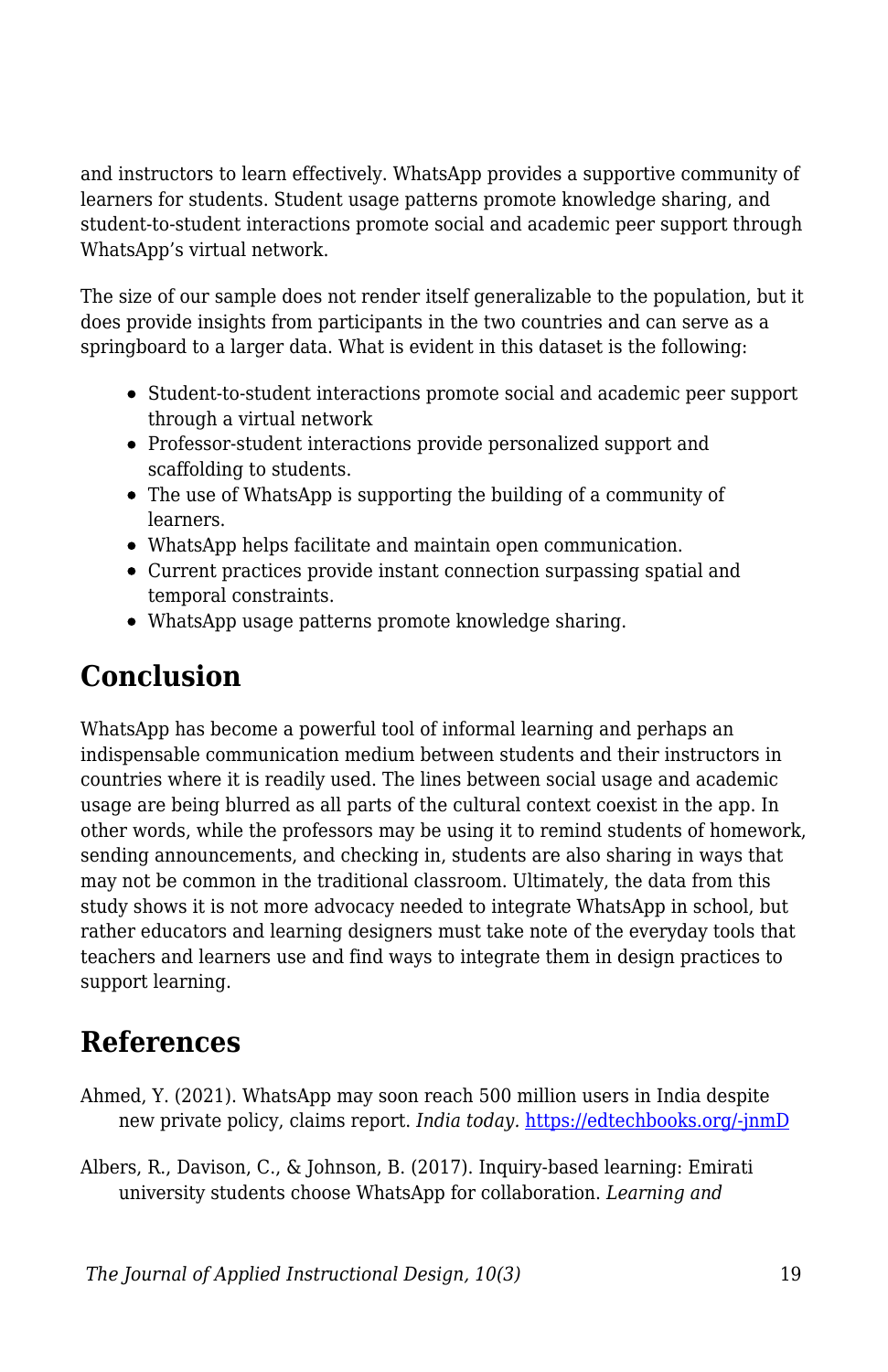*Teaching in Higher Education: Gulf Perspectives*, *14*(2),12-31, http://doi.org/10.18538/lthe.v14.n2.275

- Bakshi, S. G. & Bhawalkar, P. (2017). Role of WhatsApp-based discussions in improving residents' knowledge of post-operative pain management: A pilot study. *Korean Journal of Anesthesiology, 70*(5), 542-549, http://doi.org/[10.4097/kjae.2017.70.5.542](https://dx.doi.org/10.4097%2Fkjae.2017.70.5.542)
- Bere, A. (2013). Using mobile instant messaging to leverage learner participation and transform pedagogy at a South African University of Technology. *British Journal of Educational Technology*, *44*(4), 544-561, [https://edtechbooks.org/-oMHj](https://doi.org/10.1111/bjet.12057)
- Communication Regulatory Authority of Namibia (March, 2019). Telecommunication Sector Performance Review for 2017/18. [https://edtechbooks.org/-tqw](https://www.cran.na/wp-content/uploads/2019/12/CRAN_Telecom_SPR_2018.pdf)
- Eraut, M. (2004). Informal learning in the workplace. *Studies in Continuing Education, 26*(2), 247–273. http://doi.org/10.1080/158037042000225245
- Gachago, D., Strydom, S., Hanekom, P., Simons, S., & Walters, S. (2015). Crossing boundaries: Lectures' perspectives on the use of WhatsApp to support teaching and learning in higher education. *Progressio: South African Journal for Open and Distance Learning Practice, 37*(1), 172–187. https://doi.org/10.25159/0256-8853/57937.
- Gasaymeh, Al. M. (2017). University Students' use of WhatsApp and their perceptions regarding its possible integration into their education. *Global Journal of Computer Science and Technology, 17*(1), 1-9.
- Hamad, M. M. (2017). Using WhatsApp to enhance students' learning of English language experience to share. *Higher Education Studies, 7*(4), 74-87. http://doi.org/10.5539/hes.v7n4p74
- Jhaveri, K. D., Pascarelli, B., Hasan, A., Kozikowski, A., Fishbane, S., and Pekmezaris, R (2020). WhatsApp®'ening in nephrology training. *Clinical Kidney Journal, 13*(1), 8-13. http://doi.org/10.1093/ckj/sfz045
- Kaliyadan, F., Ashique, K., Jagadeesan, S., & Krishna, B. (2016). What's up dermatology? A pilot survey of the use of WhatsApp in dermatology practice and case discussion among members of WhatsApp dermatology groups. *Indian Journal of Dermatology, Venereology, and Leprology, 82*(1), 67-69.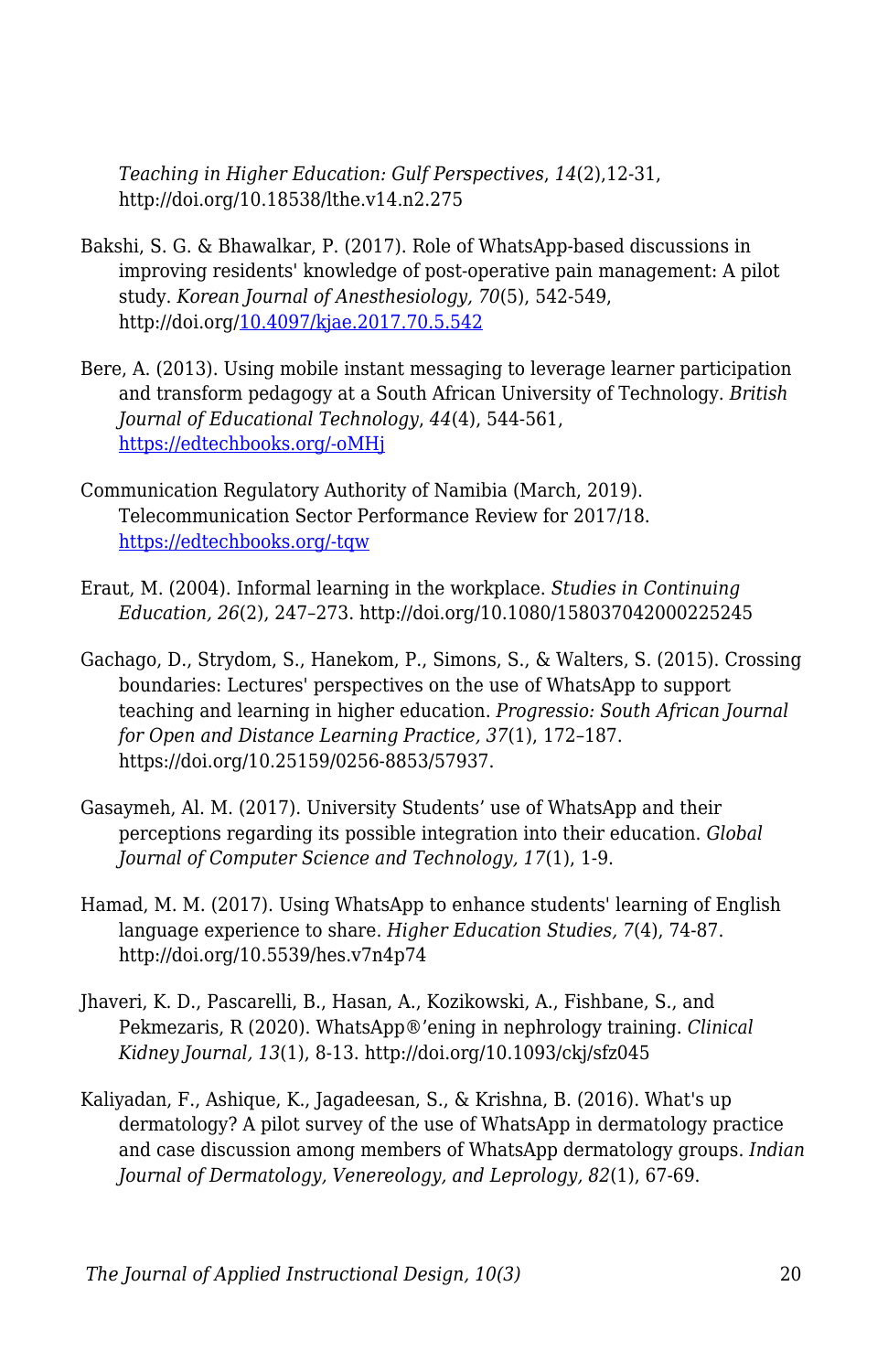DOI:10.4103/0378-6323.171638

- Kapasia, N., Paul, P., Roy, A., Saha, J., Zaveri, A., Mallick, R., & Chouhan, P. (2020). Impact of lockdown on learning status of undergraduate and postgraduate students during COVID-19 pandemic in West Bengal, India. *Children and Youth Services Review, 116*, 105-194. https://doi.org/10.1016/j.childyouth.2020.105194
- Kapoor, A., Tiwari, V., & Kapoor, A. (2019). Teaching undergraduates beyond the classroom: Use of WhatsApp. *Indian Pediatrics, 56*(11), 967-969.
- Kumar Singh, P. (2017). WhatsApp community of practice (CoP) for teachers. In G. Motteram (Ed.), *Teaching and technology: Case studies from India* (pp. 22–23). British Council: New Delhi.
- Mare, A. (2019). Communication surveillance in Namibia: An exploratory study. *Media Policy and Democracy Project*. Retrieved from https://www.mediaanddemocracy.com/uploads/1/6/5/7/16577624/namibia\_rep ort\_3rd\_pages.pdf
- Mendenhall, M., Skinner, M., Collas, S., & French, S. (2018). Expanding teacher support through Mobile mentoring in Kakuma refugee camp: Benefits and challenges. *Current Issues in Comparative Education, 20*(2), 9–23.
- Mpungose, C. B. (2020). Is Moodle or WhatsApp the preferred e-learning platform at a South African university? First-year students' experiences. *Education and Information Technologies, 25*(2), 927-941. https://doi.org/10.1007/s10639-019-10005-5
- Nedungadi, P., Karunya, M., Karunya, R., & Raman, R. (2018). Improving educational outcomes & reducing absenteeism at remote villages with mobile technology and WhatsAPP: Findings from Rural India. *Education and Information Technologies, 23*(1), 113-27, https://doi.org/10.1007/s10639-017-9588-z
- Pandey, N., Srivastava, R., Kumar, G., Katiyar, V., Agrawal, S., & Srivastava, R. M. (2020). Teleconsultation at a tertiary care government medical university during COVID-19 lockdown in India - A pilot study. *Indian Journal of Ophthalmology*, *68*(7), 1381–1384. DOI: [10.4103/ijo.IJO\\_1658\\_20](https://doi.org/10.4103/ijo.ijo_1658_20)
- Pinar, N. K., & Pinar, Y. (2017). University students' attitudes towards WhatsApp text interaction and emoji use. *Sada Institute of Art and Language Studies:*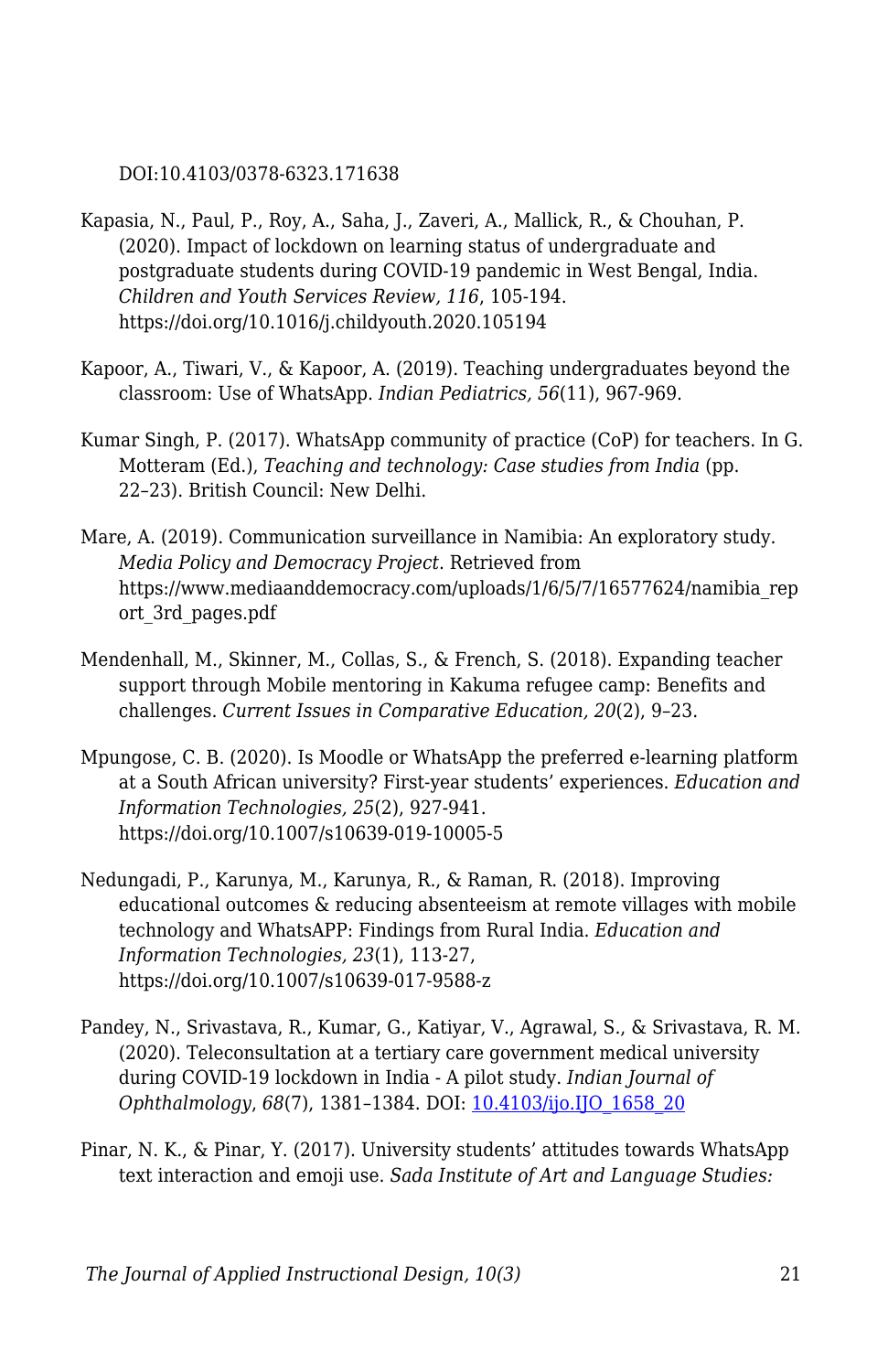*Sanat Ve Dil Dergisi, 6*(38), 2709-2719. DOI:10.7816/idil-06-38-07.

- Rambe, P., & Bere, A. (2013). Using mobile instant messaging to leverage learner participation and transform pedagogy at a South African University of Technology. *British Journal of Educational Technology, 44(*4), 544-556. https://doi.org/10.1111/bjet.12057
- Silver, L., Smith, A., Johnson, C., Jiang, J., Anderson, M., & Rainie, L. (2019). Mobile connectivity in emerging economies. *PEW Research Center.* [https://edtechbooks.org/-zfa](https://www.pewresearch.org/internet/2019/03/07/use-of-smartphones-and-social-media-is-common-across-most-emerging-economies/#table)
- Tandale, M. S. (2018). Use of WhatsApp as a tool for information dissemination in the colleges of Western Region of Mumbai: A study. *International Journal of Information Dissemination and Technology, 8*(3), 147. DOI: 10.5958/2249-5576.2018.00031.6
- Thaba-Nkadimene, K. L. (2020). The influence of WhatsApp usage on collaborative pedagogy and social networking during teaching practice at a rural university in South Africa. *Journal of African Education*, *1*(1), 5-23. https://doi.org/10.31920/2633-2930/2020/s1n1a1
- World Economic Forum (2021). *Global Gender Gap Report 2021: Insight Report.* [https://edtechbooks.org/-Lgh](http://www3.weforum.org/docs/WEF_GGGR_2021.pdf)